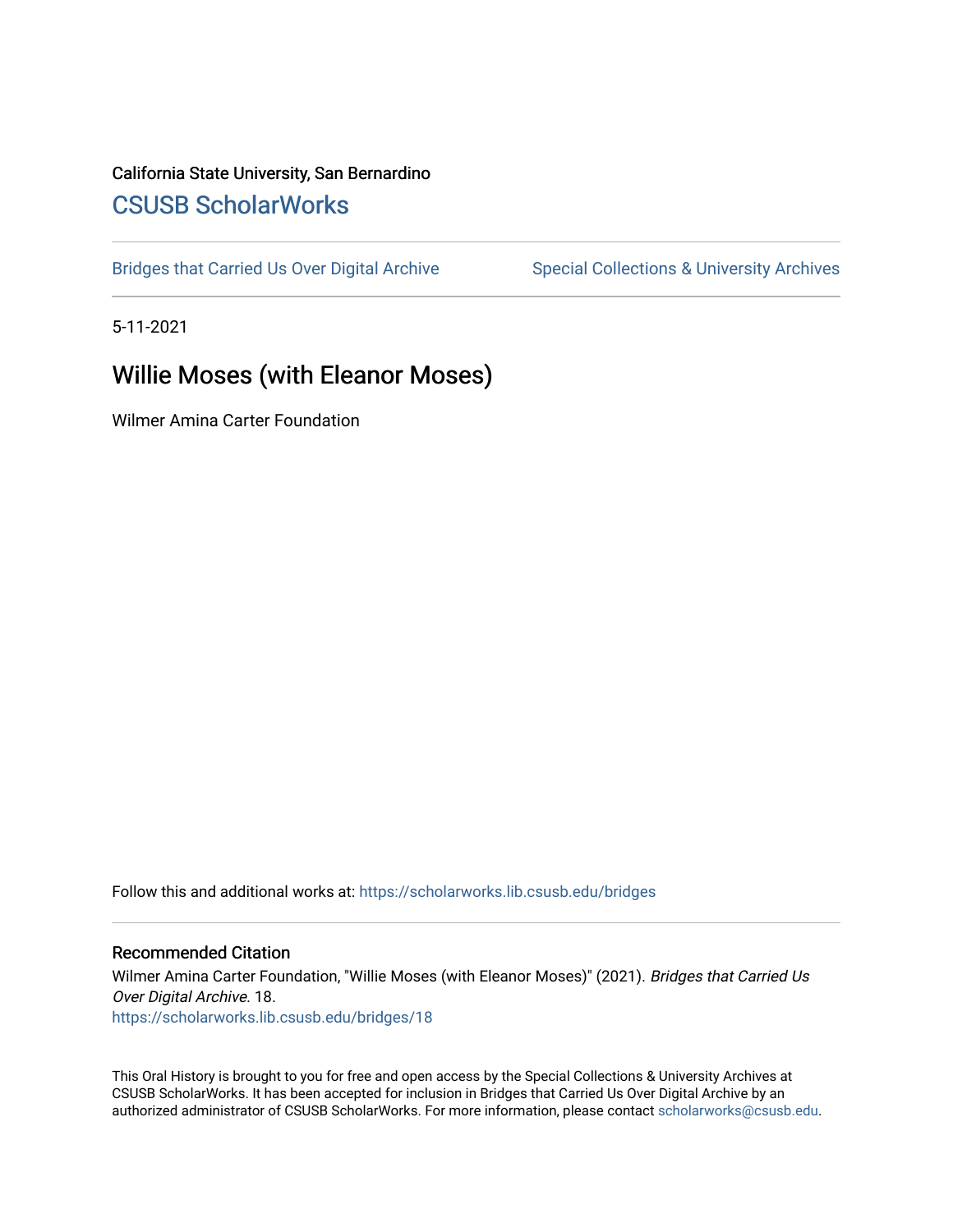# Bridges that Carried Us Over Project

Interview Summary

**Interviewees:** Willie Moses with Eleanor Moses

**Interviewers:** Hailey McKenzie and Jennifer Tilton

**Interview Date:** May 11, 2021

**Interview Location:** Perris, CA

# **Interview Summary completed by**:

Jennifer Tilton

# **Description:**

Willie Moses discusses her move from Louisiana to work in war industries in Seattle, and then her move to Los Angeles, where she and her husband built a series of businesses. She became a real estate agent in Compton, and then moved to Perris, CA for her health in 1957 where she continued to work in real estate with Art Townsend. She discusses early life in the Good Hope and Meade Valleys near Perris, where many Black families bought land and settled in the late 50s and 60s. She shares her memories of March Airforce Base, stories of Art Townsend and Clarence Muse and the political work they did for civil rights, as well as the ways the community organized to bring water, gas and sidewalk services to this rural county region. She talks about racism young people faced in the schools, their effort to bring Black history classes to the schools and her work with the PTA and Human relations commission which ran encounter groups in the late 60s and 70s. She shares her work as a union leader when she ran the school cafeterias, and the collaborations she built across political and racial lines working with the county supervisors and creating the community center named after her and Mr. Schaffer.

# **Keywords:**

• Perris school district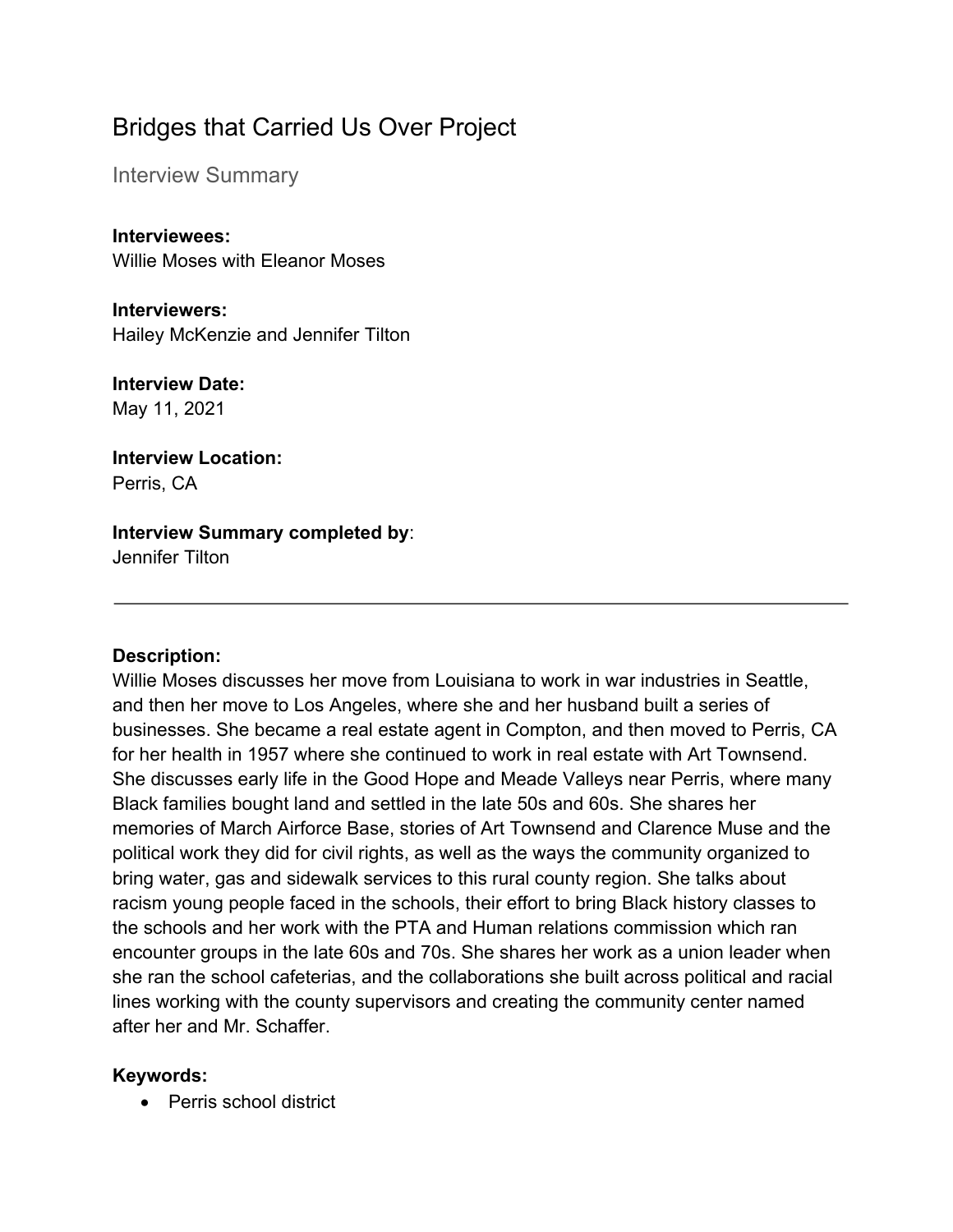- Perris High School
- Racism in schools
- Black history class in schools
- Human Relations Commission
- Real estate agents
- Good Hope Valley
- Wagonwheel development
- Clarence Muse
- Art Townsend
- Political organizing
- Farmerville Louisiana
- Changes in racism

# **Temporal Coverage:**

• 1940s - 1980s

# **Key Events:**

• Civil Rights Movement

# **Key Organizations:**

- Perris PTA
- Municipal Advisory Council
- Human Relations Commission
- Bethel A.M.E. Church
- Precinct Reporter

# **Spatial Coverage:**

| Name of Site (if relevant)  | <b>General Location/Address</b>   |
|-----------------------------|-----------------------------------|
| Bethel AME Church Good Hope | 24480 Sophie St, Perris, CA 92570 |
| Meade Valley                | <b>Riverside County</b>           |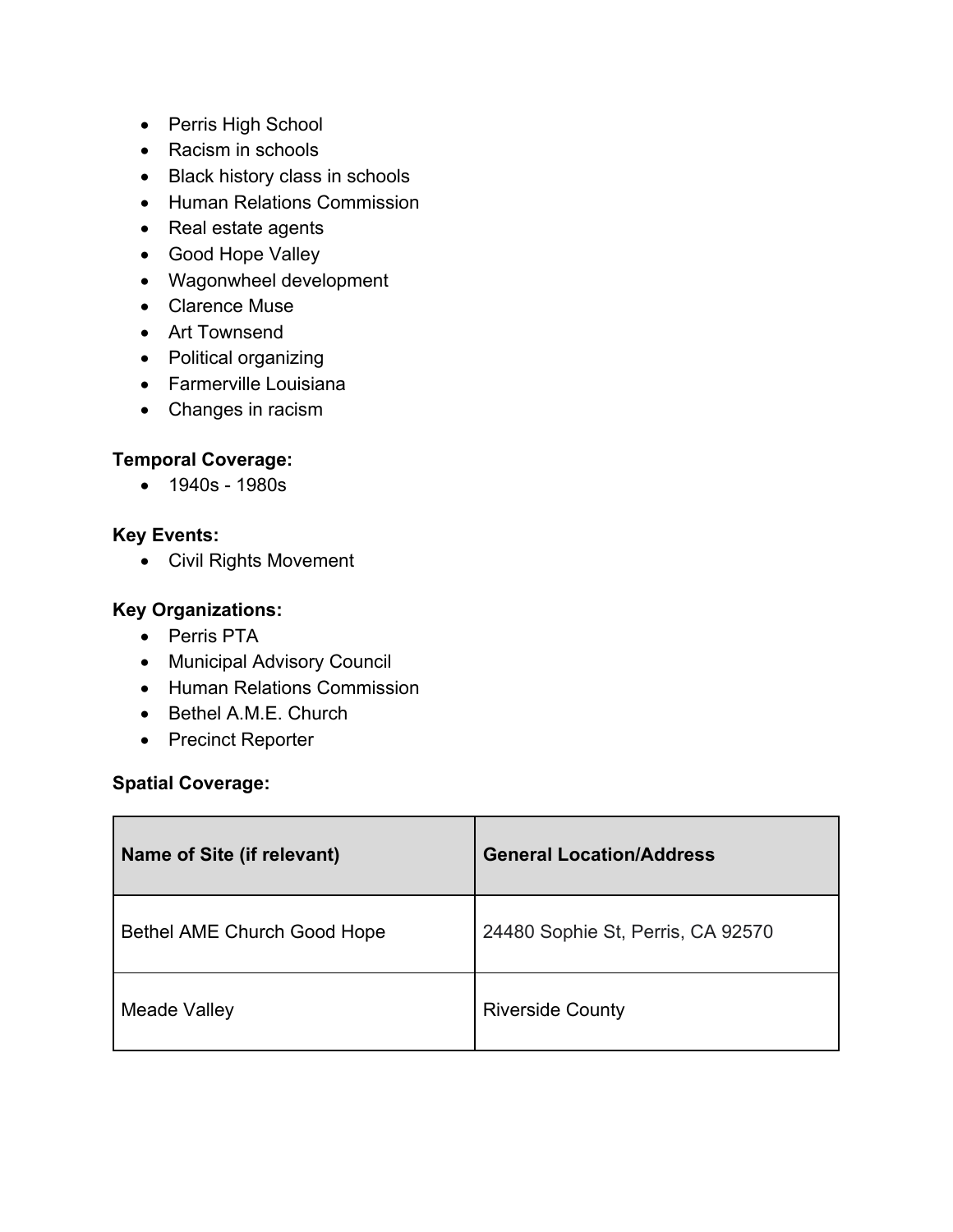| <b>Good Hope Valley</b>    | <b>Riverside County</b> |
|----------------------------|-------------------------|
| <b>Clarence Muse Ranch</b> | N/A                     |

# **Interview Index:**

| <b>Media Format</b> | Time<br>(hh:mm:ss) | <b>Topic Discussed</b>                                                  |
|---------------------|--------------------|-------------------------------------------------------------------------|
| Digital Video       | 00:06:41.000       | Discusses involvement with the PTA in Perris                            |
| Digital Video       | 00:20:08.000       | Discusses what brought her into real estate                             |
| Digital Video       | 00:37:12.000       | Talks about her efforts to bring water and gas to<br>the city of Perris |
| Digital Video       | 00:44:19.000       | Discusses experiences of racism in Perris                               |
| Digital Video       | 00:56:08.000       | Recalls other Black business owners in Perris                           |
| Digital Video       | 00:49:39.000       | Discusses work for the Human Relations<br>Commission                    |

# **Full interview transcript can be found below.**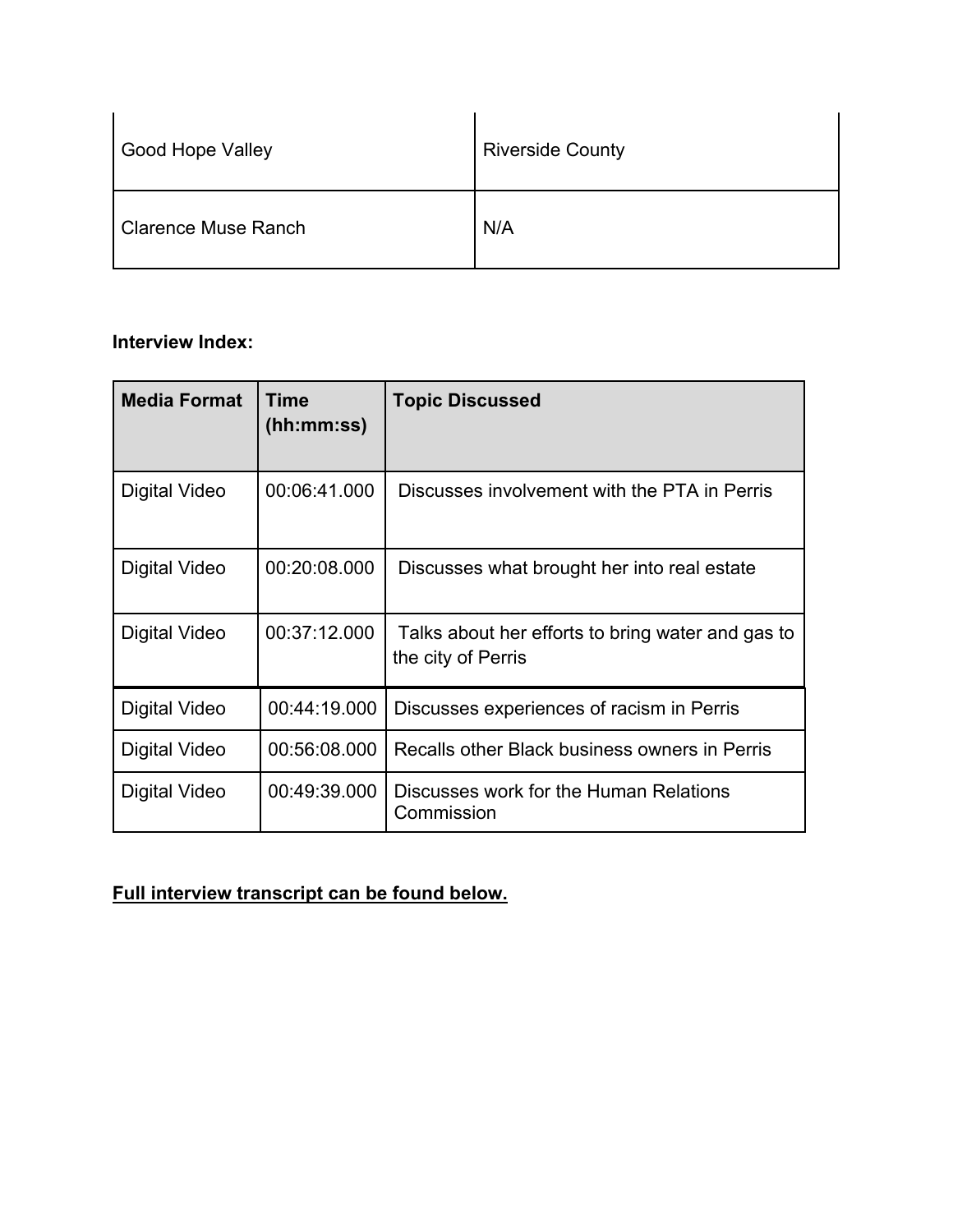Interview Transcript

**Start of Interview:** [00:00:00]

#### 00:00:04.000

**Hailey McKenzie:** All right. My name is Hailey McKenzie and I'm here today on May 11, 2021 with Jennifer Tilton to interview Mrs. Willie Moses, for the Bridges that Carried Us Over Archive of Black History in the Inland Empire, to start us off can you spell your name for us.

**Willie Moses:** Spell -

**Eleanor Moses:** your name,

**Willie Moses:** Willie Lee Moses.

**Hailey McKenzie or Jennifer Tilton:** Thank you. So, to start us off can you tell us a bit about where you grew up in some of your early childhood memories?

# 00:00:41.000

**Willie Moses**: I was born in the deep south; north Louisiana, Farmerville Louisiana. I went from pre-kindergarten. In those days, they didn't have all the fancy classes and all like they have now and all like they have now. And I went from elementary, all the way through high school at the same school. I had a beautiful family background. And you had to pay to go to school, and it was, I had an older sister. So one of us had to go live with my grandmother because it was schools that you didn't have to pay. They were financed through someone associated with Sears Roebuck, I can't think of a name right now. And I went from elementary all the way through high school and graduated valedictorian. And then I had two years of all Black college in Gremlin Louisiana, which was about 30 miles from where I lived. And then the World War II came. And then I went to Washington State to get married, which is kind of unusual.

**Eleanor Moses:** You didn't get married first

**Willie Moses:** That I didn't get married first, I went to East Port Orchard Washington, and I worked. After I got married, I worked for ammunition depot right outside of Seattle and my husband worked at the Navy yard. And we worked there for about, almost three years, and then the war was over. And we took our savings and went back home to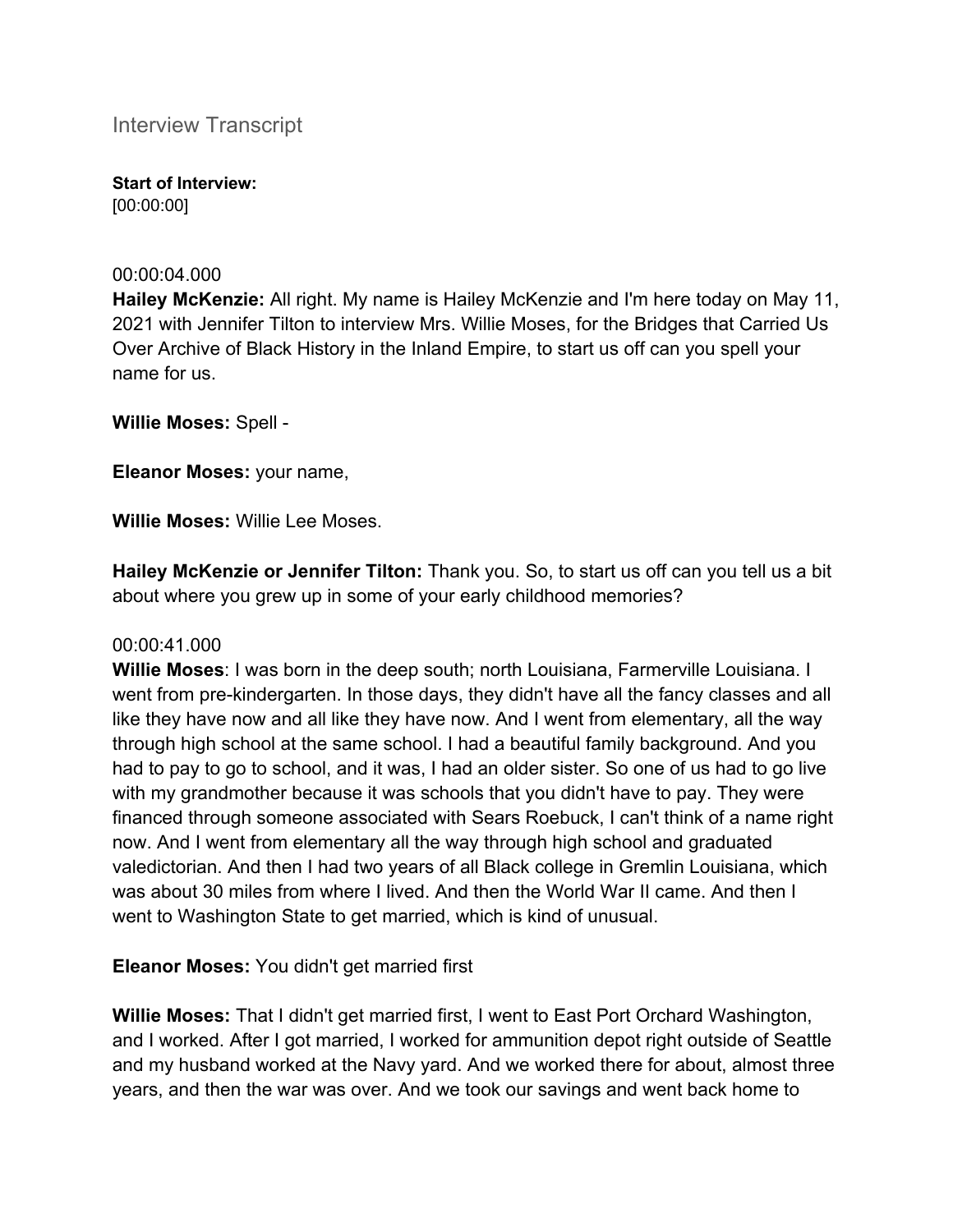Louisiana. And we lived in Los Angeles. And then we lived in Willowbrook which is between Los Angeles and Compton. And then later -

**Eleanor Moses:** You bought a house and developed a business.

**Willie Moses:** We, we bought a house, and some land, and built stores, two stores, a laundromat.

**Eleanor Moses:** Some other businesses.

**Willie Moses:** And then I had chronic sinus in the climate. The dampness was not good for my sinus, and a friend from my hometown, had been visiting Perris and told me about it and we came and shopped around till we found something that we felt that we wanted to buy. And we did. And we bought two and a half acres, and I was in real estate. And then we decided that we wanted a corner instead of inside lot so we were able to buy it. And that's where we live on five acres of land. And we built a duplex -

**Eleanor Moses:** where you move the house in from Riverside. You moved the house.

**Willie Moses:** And then we have a old time house that we moved from Riverside, California, which is twenty something, maybe 25 or 30 miles from where we are. And we bought the house. And it was so big that it had to be cut in half. And they moved one part and 10 days later they brought the other half. And my husband and the neighbors put it back together and and the family and the family. So, we've been living here now 63 years. We moved here in 1957. So we've been here quite a spell. And we is happy. We've been here so long, everybody in the county know you. (Laughing)

# 00:06:41.000

So then I've been active. When I first moved to California, Perris, moving from Los Angeles, I have been going to PTA with a hat and gloves. And one of the best friends I made she laughed at it later. She told me, I came in and sat down where was a vacant place. And I wasn't adapted to not being dressed. Everybody else had on tennis shoes and. Anyway, I made friends right quick.

And we were the first black family, maybe two or three, but it was very scarce. Yes. And when I, after I had been to the PTA meeting, one of the ladies said, "What would you say if we call and tell you we nominating you for president of the PTA? I said, "I wouldn't come," being new, you know. But anyway, it ended up and I became the first black PTA president in Perris, proper in the city.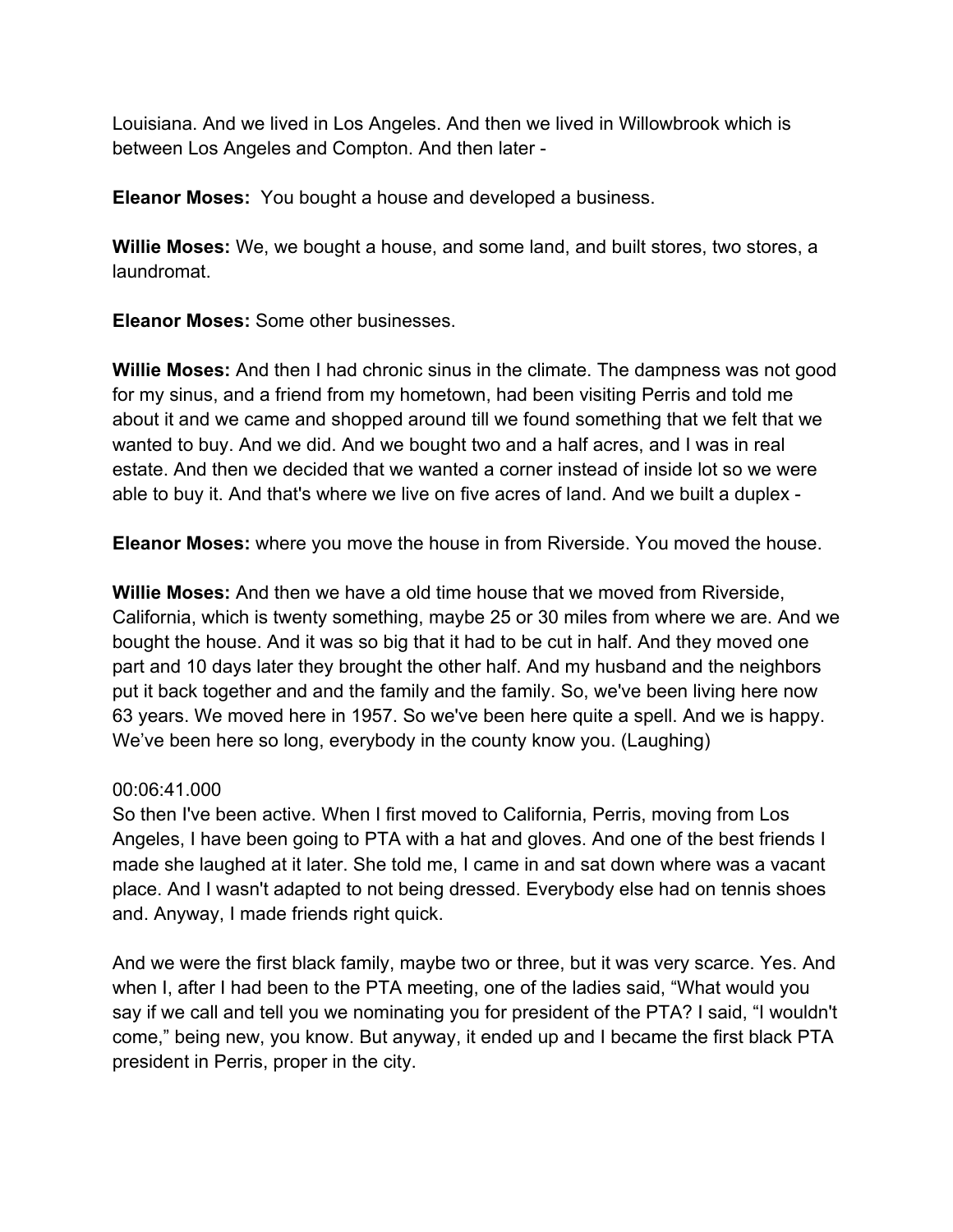I had four children. And we only had elementary and high school at the time and then as time went on the middle school came in. So at one time I was president of two PTAs elementary and junior high, and life moved on. And when the junior high opened, I had two teenagers that was old enough to be some of the first students in the junior high. And then they went on to high school. And that's where we got involved with black history. And I had a niece that lived in Los Angeles. And she was moving to Perris. And then I went and talked to the principal and vice principal, and the vice principal, whose name was Benson and he said, If my niece, who was 14 can maintain her grades and all, she could move into the class. And she read the poem, The Road Least Traveled, something to that nature, and it made a big hit. But during the time she was the two years she was, had been here, she made an outstanding speech on the road less traveled. I think that's the name of it, close to it if not.

And when the idea of bringing black history to the Perris High School my niece, Mary Beverly was her name, is her name. No, not now she's married. And I told she and my two daughters, Dr Yolanda Moses who's a professor at UCR and Gwendylyn. They were the three high school students. I told em you have to go to the principal and the vice principal and talk to them about bringing the black history class program to Perris High School. I taught you all I know, so now go for it. And that was what happened.

**Jennifer Tilton:** Can you tell us. So, do you know roughly when this was that they were working to get the black history course at Perris High School and did they succeed that they create a black history course.

# 00:12:46.000

**Willie Moses:** Yes, it was I don't know the exact year but it was in the 60s in the early 60s after we first - well we moved here and only had elementary and high school, like I said, and then when they grew up and became teenagers so in the span of five or six years. They were able to go and talk to the principal and vice principal, and they agreed to let them experiment and see what happened. And they did, they had a lot of history that my niece brought from Los Angeles because when I first came to Perris there was no black history. Anyone around and figured if we were gonna live here we had to do something to help improve it. So they talked to the principal and vice principal.

And at the time we had an older friend, a movie star Clarence Muse. And he wanted to help out and I told him, the young people are the ones that are doing the program. And if you want to participate, you have to, what they would allow you to do you can't come here and be in Hollywood. You have to be part of their program. And he was a very knowledgeable old man and had a lot of history himself that he could share with them. And they worked it out.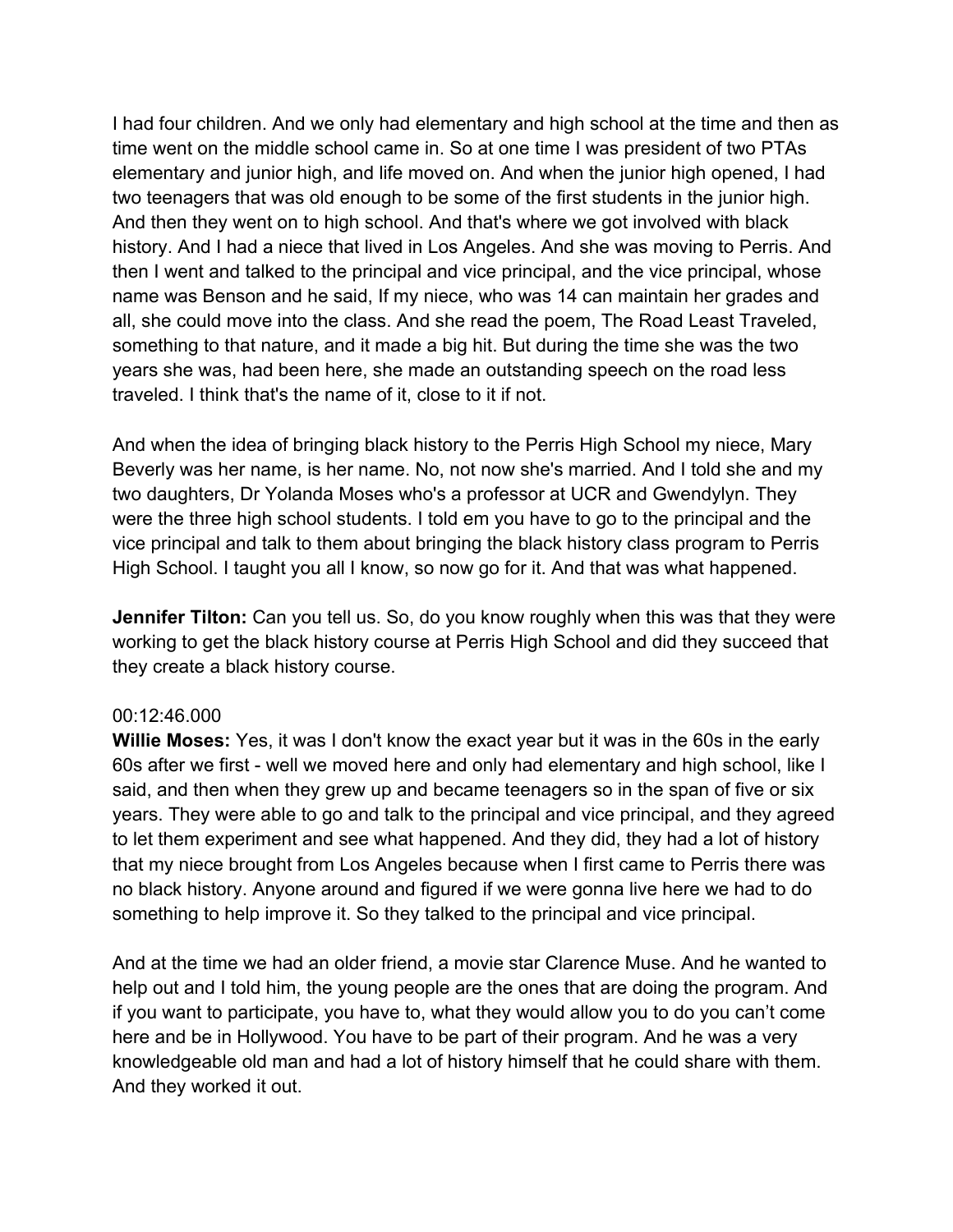And then it was a black newspaper called the, Art Townsend was from San Bernardino the Precinct Reporter was the name of the paper and it's still going. And the sons are running a newspaper now, African American newspaper. So,

**Eleanor Moses:** and you, and you worked closely with him too.

**Willie Moses:** And I worked close with him because I had a real estate license. And he was a broker. And we did a lot of business and sold a lot of land in Perris, did okay.

**Eleanor Moses:** And he, he really coordinated a lot of the Civil Rights activity in the Inland Empire, Art Townsend was really a leader, Clarence Muse and my mother and Art Townsend and some of those folks were thinking actually more regionally, about the work, and really tied into the civil rights movement.

**Jennifer Tilton:** Can you tell us even a little bit more about Clarence Muse I mean he's somebody we've heard about, but what was he like and kind of, how did you come to know him?

# 00:16:39.000

**Willie Moses:** Well Perris was a small little place. He was out making friends and we were new, and you had to put him in his place because he was so knowledgeable and so eager, and we were just good friends. And we had a. We were told a movie was made here. Buck and the Preacher was made in Perris and he was in it. He was one of the first black lawyers. And he couldn't get a job as a black man so he went into movies.

**Eleanor Moses:** Yeah, he was a contemporary of Paul Robeson, he was friends with Paul Robeson. And we had made contact with someone that has written a book on Clarence and has done a lot of research, and we can put you in touch with her. But he was one of the first black actors to talk in, in talking movies and brought a lot of the technology there is a whole African American theatre scene and vaudeville and that and so he brought some of that to Hollywood and has a very rich history and so it's kind of fascinating that he settled out in the Perris valley with his wife Ina, and they lived in Good Hope off of Highway 74 they lived on a ranch, a kind of exotic little house with a couple horses and you know they lived meagerly, but with style and were really quite an influence on us growing up.

And I think one of the things that was unusual were some of the relationships that my mother had with these powerful men, and you know my dad didn't mind I mean they were buddies and so they we would sit and plot for hours on strategies of what to do in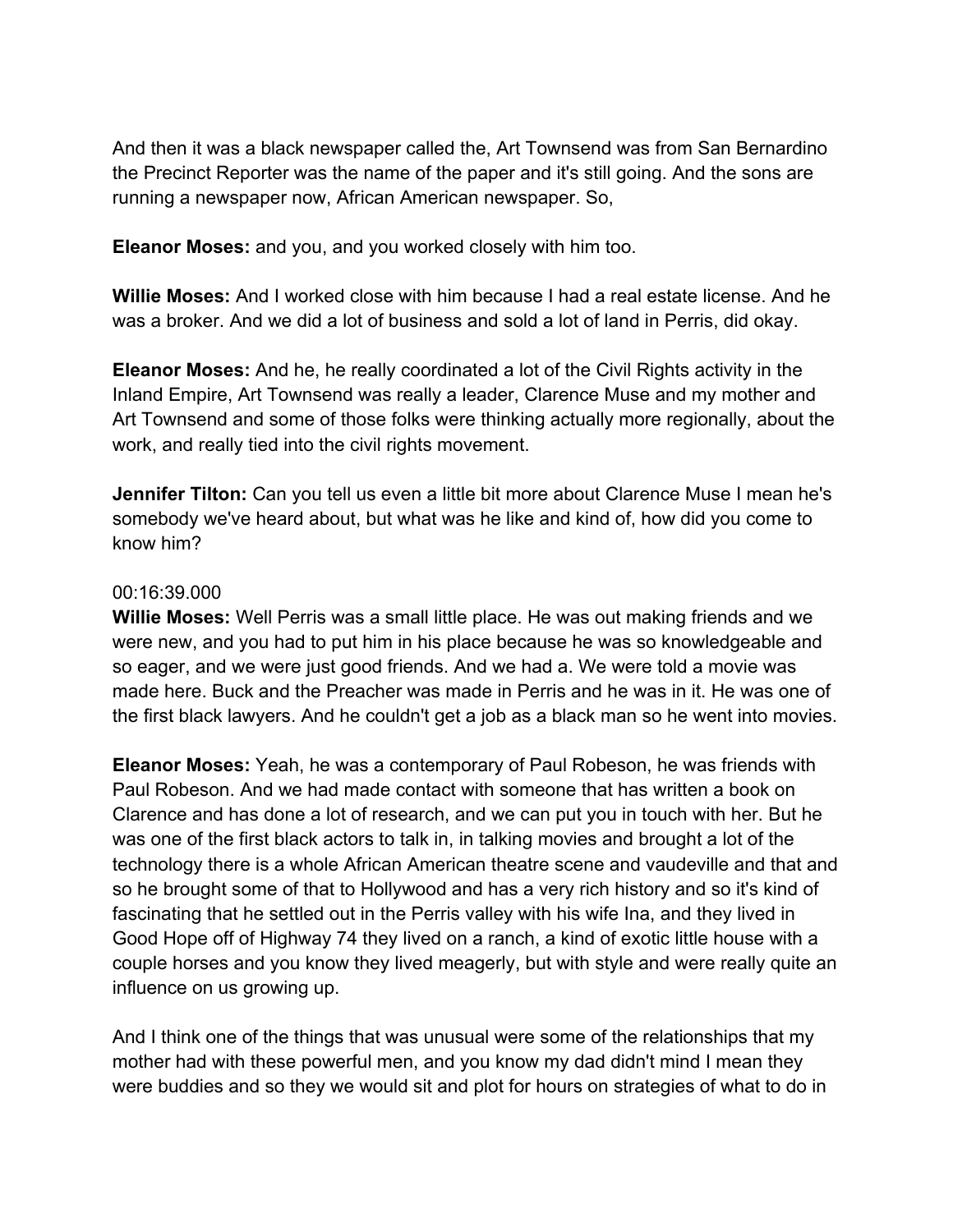the community. My parents would and my sister Johnnie and I would be in the background. This is Eleanor talking and you know they were just comrades in terms of strategizing about what needed to happen at the schools or elections and Mr Muse was really politically active around getting people out to vote. They were involved in political campaigns and he would go around election time with a bullhorn on his Chrysler election time with a bullhorn on his Chrysler, and all over the valley, remind people to vote. And those sorts of things so it's very hands on and they… He would bring music musical groups to Perris for Black History Month. When I was in high school he helped us coordinate black history program. He would give black Leadership Awards to students and that sort of thing. So,

**Hailey McKenzie:** Can I ask about your career in real estate - How did you get into real estate. And what were there any struggles with being an African American woman in real estate.

# 00:20:08.000

**Willie Moses:** Well when I lived in Compton we bought a house from an Italian man, and he was getting a divorce and he needed cash money. And we were making a deal would buy and get extra land in the process. And he told me Miss Moses I met a lot of people buying, but I think you should get a real estate license. (Laughing) He said, because the questions you have put me through, You need to be in business. So I went to school in Watts and got a real estate license. So that's how I got in real estate. And here in Perris with the, Mr. Townsend the newspaper man was also a broker, he was Black, and

**Eleanor Moses:** And Bob O'Donnell, you started out with

**Willie Moses:** and then we met a Caucasian man. And we made good friends and he accepted us as family. When my daughter was in New York, and used to make nice moves, and he called me up and said, Yolanda is in the newspaper and that's one of my children, you know cuz we were like family. He's the nicest business man I ever met in my life. And I'm almost 100. So you know that's outstanding. And I lost track of him I don't know what happened to him I think he moved away or something. But we sold land in the space here called Wagonwheel. Here is 640 acres. And it was divided into land and that's where we live in the Wagonwheel part of the county of Riverside, through Perris. Our address is Perris. But the community name is Good Hope so.

**Jennifer Tilton:** And so you and Mr. O'Donald developed, helped to develop that land and sell that land where you live now.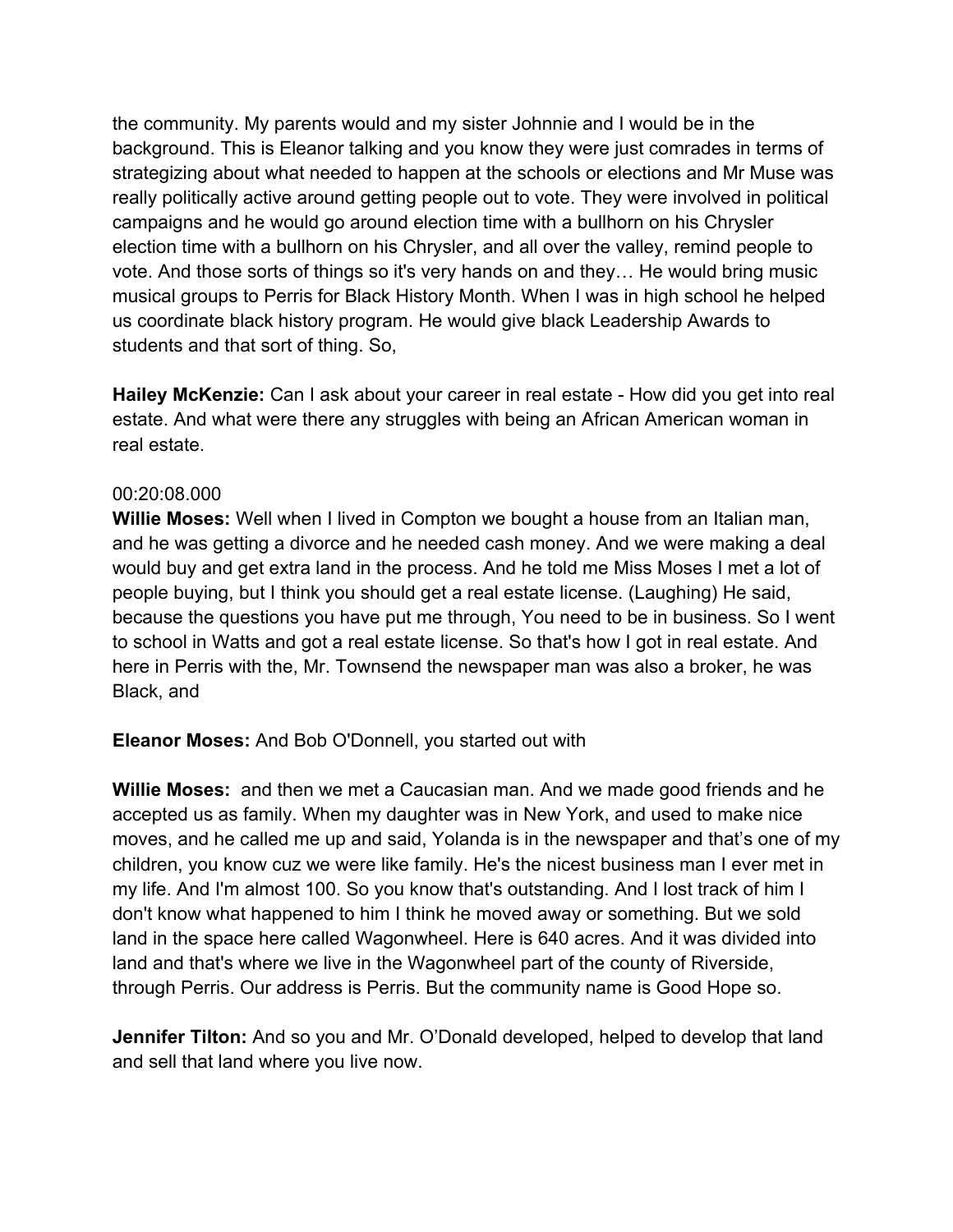00:23:05.000 **Willie Moses:** Yes, we saw that cut it up into acreage.

**Eleanor Moses:** And you didn't develop it though

**Willie Moses:** we didn't develop it.

**Eleanor Moses:** you worked with him.

**Willie Moses:** The people bought the land and build and move mobile homes, and

**Eleanor Moses:** There was a large black population that migrated out here and bought land if you want to talk about that.

#### 00:23:30.000

**Willie Moses:** And that's when a large black population moved to Perris was during that time because you could buy property and pay on it by the month.

**Jennifer Tilton;** And that's the time. So, this was one of the areas in the in the region that didn't have racial restriction so it was an open community.

**Willie Moses:** Yes, anybody could buy. But now we have a lot of them. We are, everybody can come and buy it didn't make any difference then, So it's really developed. It used to be very few people but now it's over 50,000 people in Perris and

**Eleanor Moses:** And and my parents had friends that you know did day's work or worked for wealthy families or that and, or just people that have lived in the south, and were kind of cooped up in the city and would buy land and come out on the weekends and work in the city during the week and then commute out to Perris on the weekends.

**Willie Moses:** So we saw a lot of growth in Perris and it's still growing. So, we're not as fast, but.

**Eleanor Moses:** So some of the work that you did early on with like the Girl Scouts and Brownies. Girl Scouts and brownies and work that you did in the community. When you first start working in the community.

# 00:25:29.000

**Willie Moses:** Then I got involved with the schools, and then that made me involved in other things in the community. And that's how I got to know everybody in the county.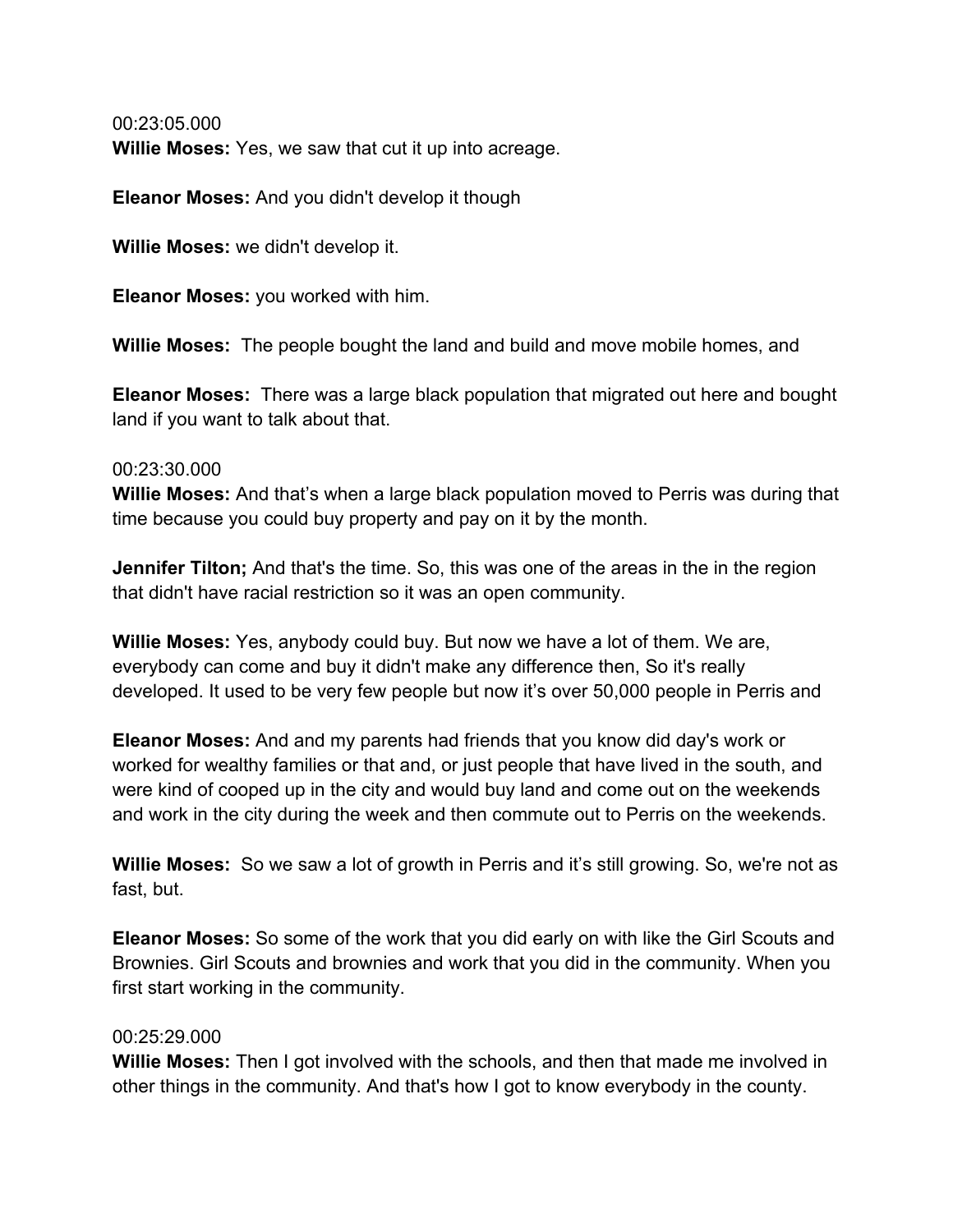**Eleanor Moses:** What kinds of things. What kinds of things?

**Willie Moses:** I've worked with the different organizations with the county,

**Eleanor Moses:** like, and what kinds of organizations, what kinds of organizations, what organizations, what kinds of organizations.

**Willie Moses:** Oh the kinds of organizations

**Eleanor Moses:** Like MAC.

**Willie Moses:** Yeah. I served on the county in a lot of different places on committees and and all because with the school, it led out into other organizations. And that's how I got to be known in the county. And we have a County Center here in Good Hope, where another man and I used to work for the school district and when we retired we were working in the County Center. And it was named from Mr. Schaffer and myself.

**Eleanor Moses:** So it's the Moses, Riverside County Moses Schaffer Community Center, and you want to talk a little bit about working for the school district and being a woman leader and developing relationships and how this county.

# 00:27:37.000

**Willie Moses:** And when I was working for the elementary school district which I did for 25 years. I was the director of food services for 25 years for Perris School District. And I was also a member of the National School Food Service Organization. And through that organization we were able to get a grant and bring Riverside County cafeteria workers college classes. And we had a class of 24 with all of the women from all over the county of Riverside. And it was done through the funds from the National Food Service Organizations. And then we used to once a year we would go all over the United States to different national organization conference; We even went to Hawaii, where we had a delegation of eight thousand, you couldn't walk was so many, And I also was with the PTA and went to a lot of conventions all over California. Every once a year we had a Annual conference. And I was associated with that.

**Jennifer Tilton;** Can I ask a question, going back to - You talked a little bit earlier about coming to know and work with art Townsend, and kind of work regionally in early civil rights activism in the region. So I guess I'd love to hear a little bit more on how you came to know Art Townsend, and kind of what were the big memories you have of that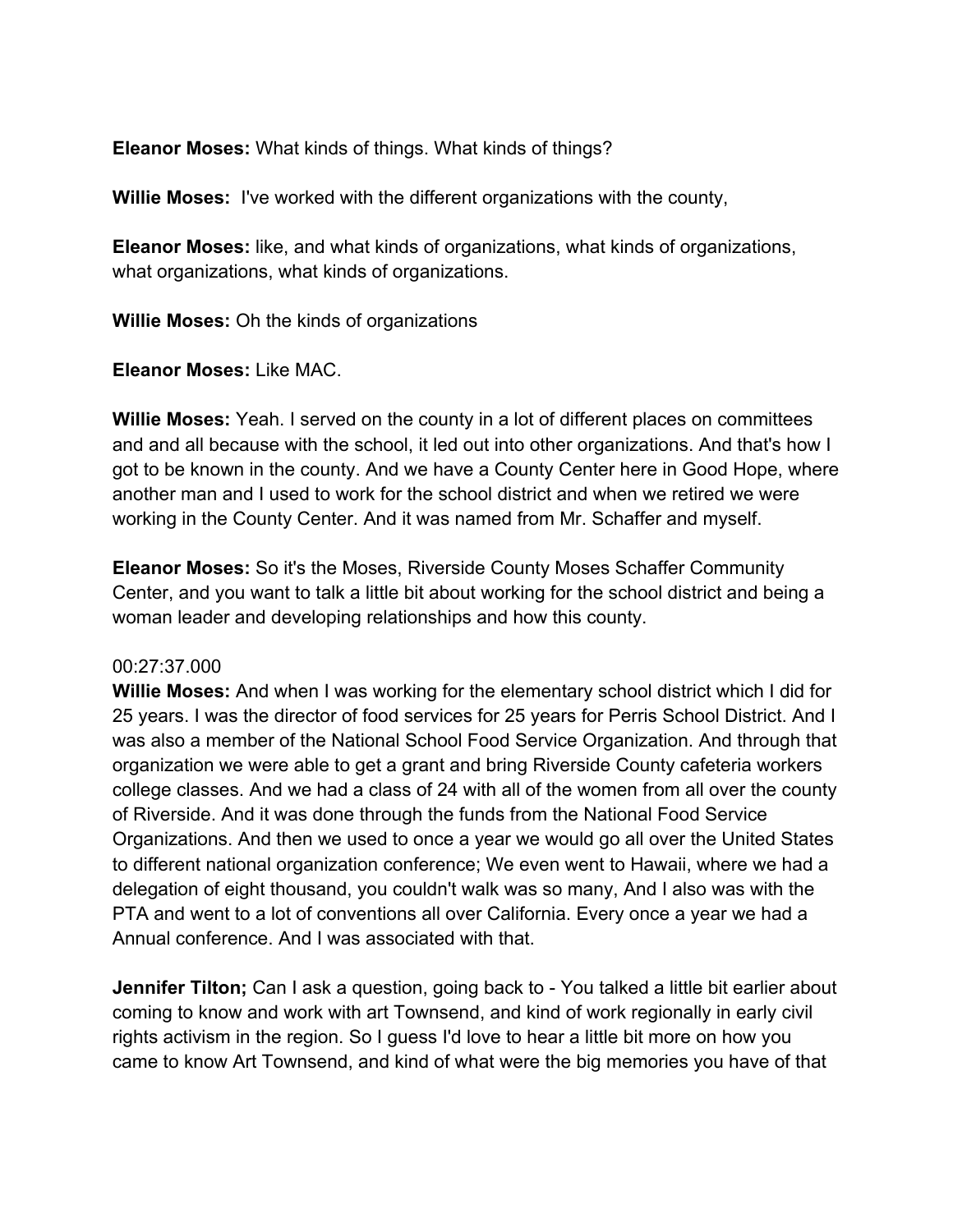time in the 60s when a lot of organizing was happening throughout Riverside and San Bernardino.

# 00:30:26.000

**Willie Moses:** Well, Perris is small and he didn't live that far away. So everybody. He was from San Bernardino in at that time the Inland Empire the few blacks that were here kind of congregated, and work together doing things. And then he was a realtor, like I said, and I had a license and I worked with him. You know that's how I got to know him because he was a broker, and I was a salesperson. And I worked with him, sellin. We sold property in special places, where you pay down on and pay by the month and a lot of people were planning to retire and come to Perris. So they bought land. And that's how they did.

**Eleanor Moses:** What kinds of things did you work on with him? Like getting people to vote?

**Willie Moses:** And we worked a lot of voting and getting people registered and things like that. And he was a newspaper man, and he could advertise, and and like I said, the Inland Empire was… Perris, places in Riverside, small, but San Bernardino worked more with us. We called it the Inland Empire. And we did a lot of political stuff.

**Eleanor Moses:** Campaign offices, helping John Tunney. Remember John Tunney. Congressman Tunney Here, getting people out to support him.

**Willie Moses:** So we work together with San Bernardino, and other little towns where we could come together and do things because it was so few people at the time. And it was easy to get involved, if you were interested and that's how I met him. He was a broker and I was a salesperson. He had a newspaper, and I had a big mouth.

**Eleanor Moses:** So a lot of friends

**Willie Moses:** and a lot of friends, which I still have,

**Eleanor Moses:** they call you the mayor.

**Willie Moses:** They call me the mayor of Good Hope.

00:33:58.000 --> 00:34:14.000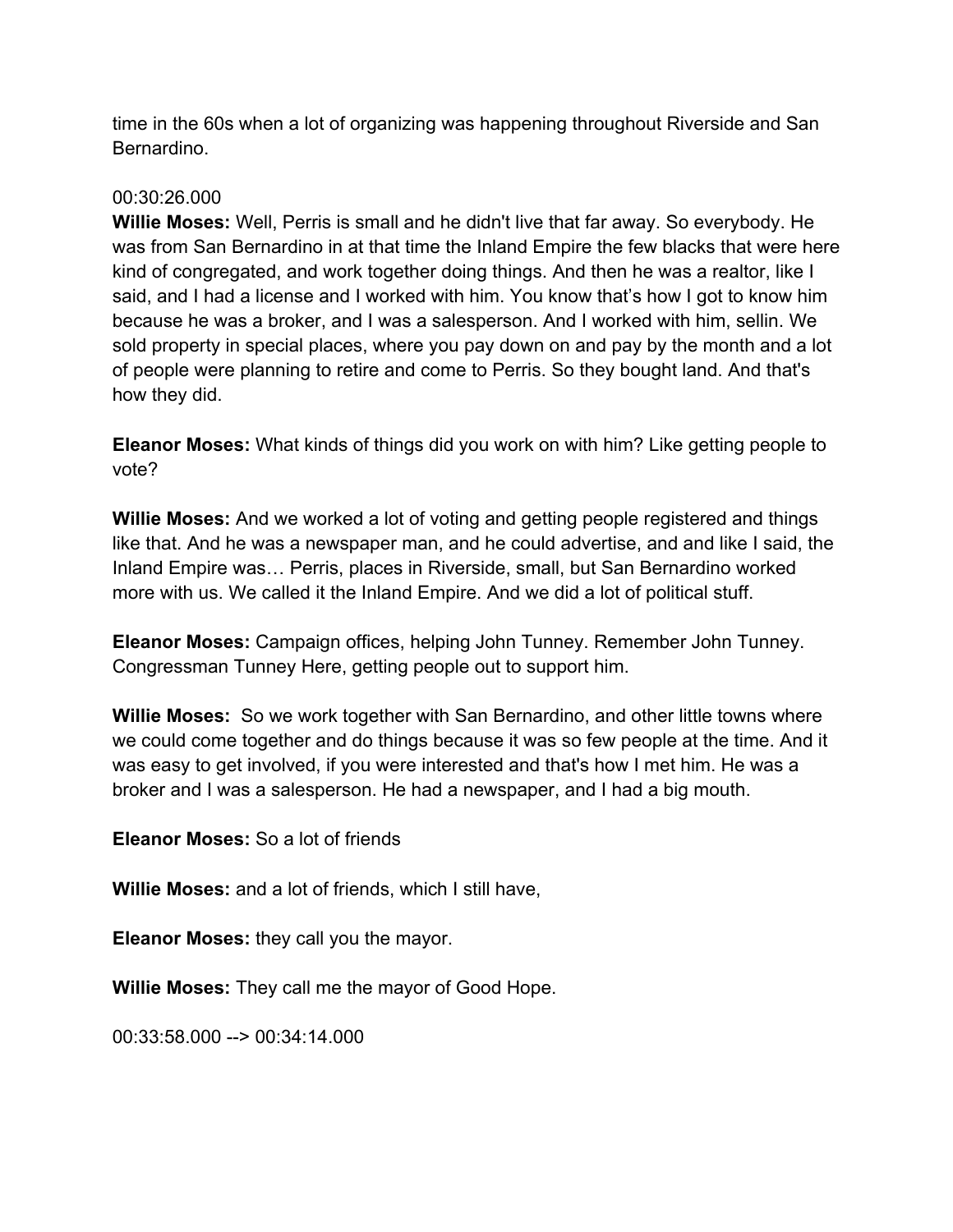**Eleanor Moses:** And that's how you developed your relationships with the county supervisors,

**Willie Moses:** And then worked with all the candidates supervisors, and all of their associates, that work with the supervisors. And that's how you get to know everybody is participating and working with them, anything constructive. That's going to make things better. We got gas, we got water. We, these are the kinds of things we worked with, and worked in. And that's how we got to be known. Then when we vote for something that we know that we need like water and gas we already had lights, but

**Eleanor Moses:** Yeah so when we moved to this area we were on a well, we didn't, you know we didn't have piped water, and we didn't have natural gas at that time.

**Willie Moses:** But we worked and got them

**Jennifer Tilton:** Is this, we've heard some other people talk about this CSA's you organized in the region is this part of the story of how you got water and gas do - Were you part of organizing one of the CSA maybe CSA 70 for the Good Hope or Meade Valley,

**Willie Moses:** Not Meade Valley.

**Jennifer Tilton:** No, but Good Hope

**Eleanor Moses:** CSA what's CSA stand for?

**Jennifer Tilton:** I don't remember exactly what it stands for

**Eleanor Moses:** It stands for county service area.

**Jennifer Tilton:** Yes, that's right, county service area. Yeah, yeah. Virnecia Green Jordan was telling us about the kind of the community efforts to organize these areas to advocate for resources.

**Eleanor Moses:** Yes, and the Wagon wheel was a part of that. The wagon wheel is. It's a special tax area where people pay into it, it's very odd out here in this area that they have sidewalks in a rural area to the school because people pay taxes into that - is that the CSA? Is that what it's called? She may not remember what it's called but I'm sure that's what they were working -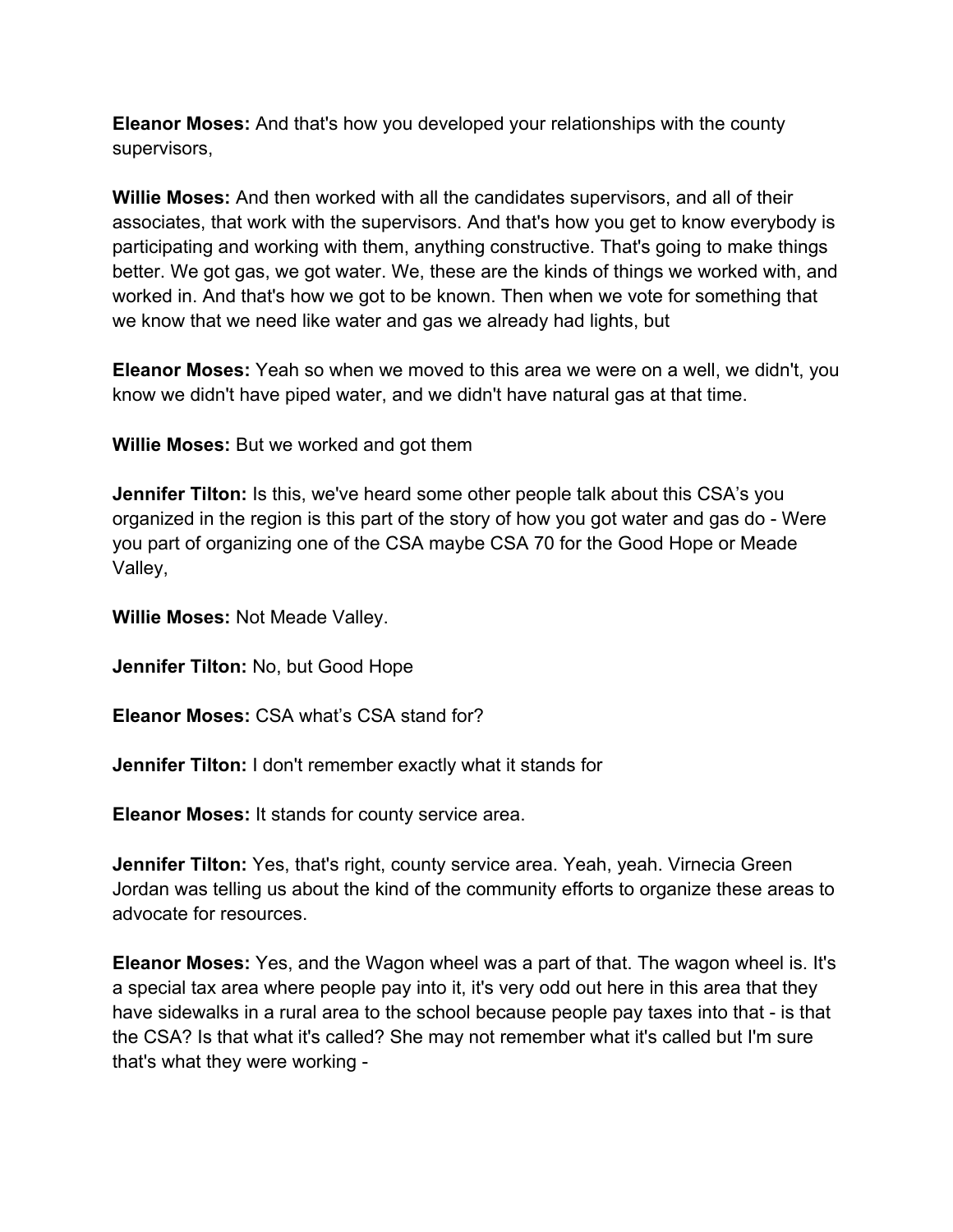**Jennifer Tilton:** That's what it's called. Yeah, I think that's right.

00:36:25.000 **Willie Moses:** Yes, that was for the county.

**Eleanor Moses:** And you've been really involved in the MAC.

**Willie Moses:** Yeah, And that means with the county you have organizations, Good Hope had organizations to get gas and water, and any other things you need to make life better is done through the county.

**Eleanor Moses:** So the Municipal Advisory Council is what she's been involved with

# 00:37:12.000

**Willie Moses:** Each, each county, each little town, have their own organizations. When we were getting gas we had to work on that. And bring gas didn't have gas. First, didn't have water. You had to go to, they had water downtown Perris, and you could go haul water but we had a well. It was piped. We had piping and all. And we still have the well it's 80 feet, it has water in it. But we don't use that after we got Metropolitan Water and gas and water, lights were the only thing we had. And when we first got telephones. We had 9 parties on the line. And the old folks didn't think teenagers had any right to talk on the phone. And I said, But we pay a phone bill too. So they have a right. And they told me, we got a letter from your kids, Miss Moses. I said, Well, I didn't know about it, but I would have agreed with them, because they have a right to use the phone like anybody else, because we paying em.

**Eleanor Moses:** So why do you think that, you know, in the good hope in the Meade Valley area, why do you think it was a draw for so many black people to come to this area?

# 00:39:12.000

**Willie Moses:** The property was cheap. At the time, she wanted to know why so many black people came to Good Hope and Meade Valley is because the property was cheap, and you could buy, pay down on it, and pay on it. And people lived in the city. But they were gonna some day retire and move to Perris. A lot of people that bought land that way came later and built because they could afford it.

**Jennifer Tilton:** Can you tell us a little bit you know what that early community was like I mean what was the community like when you first moved out there What did it look like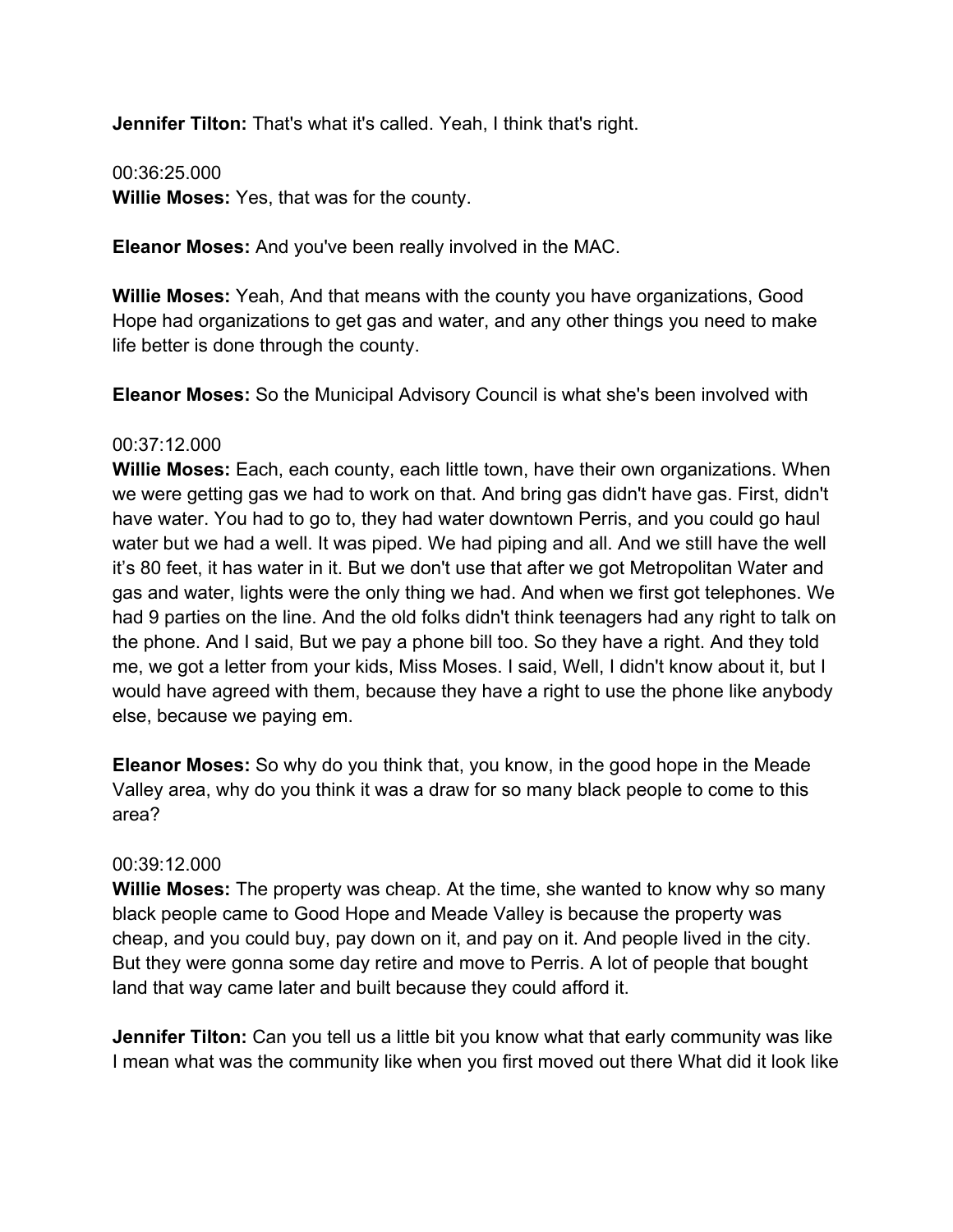and as it grew how would you describe kind of what it was like, way back then in the 50s Yeah.

# 00:40:20.000

**Willie Moses:** Well, it will bare land well we bought into wagon wheel and Good Hope here. We um it was 640 acres and it was cut up into two and a half acre parcels, five acres. I don't know of anyone that bought 10. But as a lot of five acres and two and a half acres and no, not any higher than five acres in the wagon wheel.

**Eleanor Moses:** So did people socialize a lot or what was the community like?

**Willie Moses:** And we had different organizations and we would meet and discuss like with the gas and water, we had to have meetings to bring about the things that we needed to make it desirable.

**Eleanor Moses:** Who would lead those meetings: Who led those meetings?

**Willie Moses:** Different people that are interested, anybody that wanted to, if you had an organization anybody that wanted to be a member could be a member. And that's how we put things together.

**Eleanor Moses:** Was that the African American community or was that just in general?

**Willie Moses:** The general community, cause everybody could buy land. And if they wanted to see things grow and improve, then they have to participate.

**Eleanor Moses:** So, who were the African American leaders at the time?

# 00:42:21.000

**Willie Moses:** A few. Well people like you said Clarence Muse. When were voting for water and stuff. Whoever wanted to participate could. So then you join in and help make the community a better place by voting for improvements. And a lot of people had wells. Then when Metropolitan Water came then everybody, mostly, very few people were still using the pumps. But that was what they had. Wells with pumps on, and then you could pipe the water cause we did at first. But the well is covered now. But it still has water, probably not as much. So that's what made the community grow. And now it's 50,000 people. The last time, somebody was talking about Perris, including the county part of Perris. We live in the county of Riverside.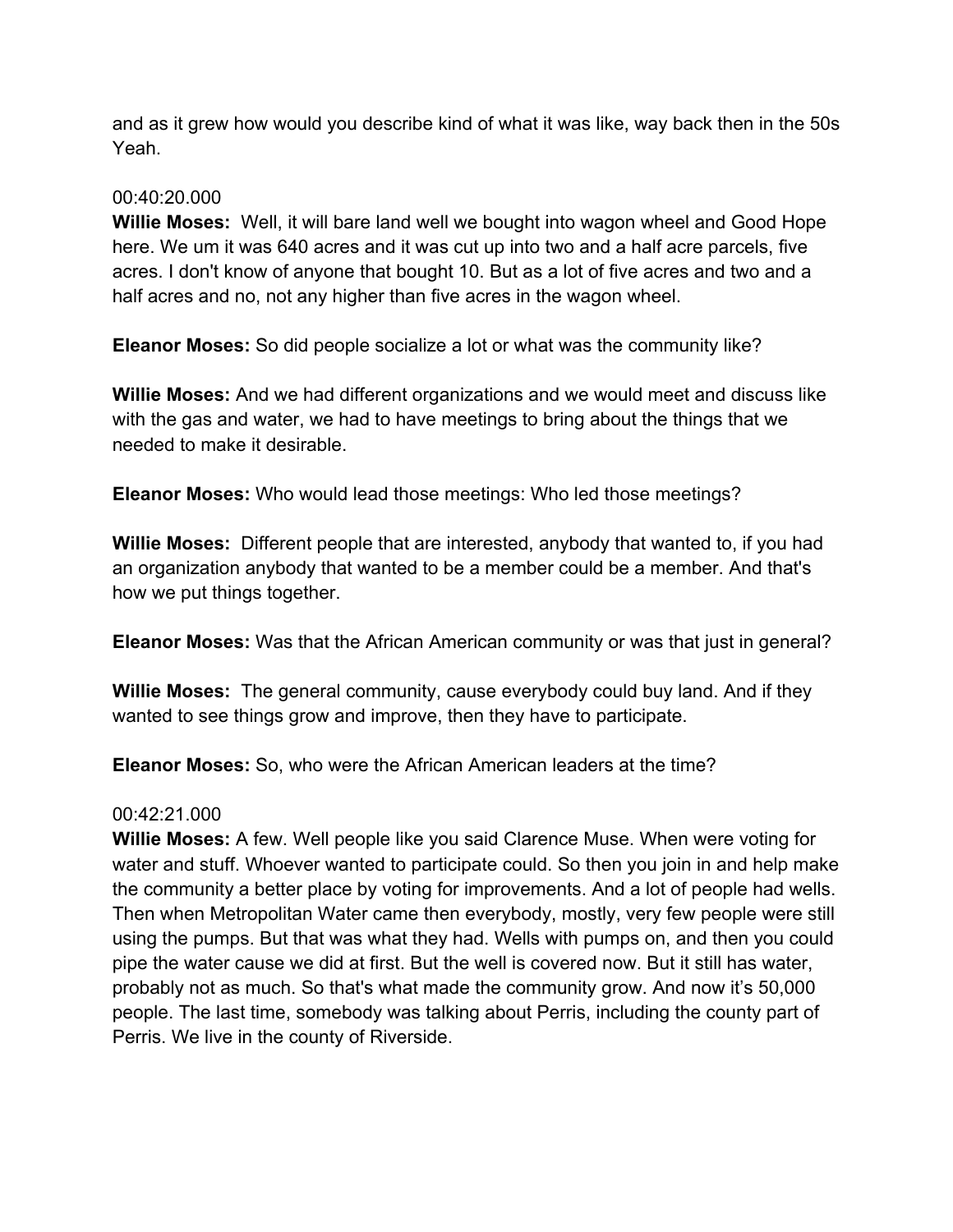**Hailey McKenzie;** So you've said a couple of times that it was just a space for everybody. And can I ask if you ever experienced or witnessed racism in your community?

00:44:19.000 **Willie Moses:** Very much. It's everywhere.

**Eleanor Moses:** So talk about some of your experiences.

**Willie Moses:** When we first came to Perris they didn't want you to participate in in the school and things. When we first came my daughter wanted to be in the Drill Team. And she was an A student when she got here so all of the demands that was required. They told me she could be in the drill team, but they had a uniform. And when white kids went to high school, they passed them down to their friends. So I told them that if you tell me where you get the fabric we'll make it cause my neighbor could sew. "Well, we have the gold part, but the blue fabric we don't have." And they hadn't sold it in two years, they had the place where they were selling it. So I ended up going to May Company in Los Angeles to get the blue material to make the uniform. They were going to Palm Springs that Saturday in the neighborhood and I sewed all night. And Yolanda got to Palm Springs Saturday with a brand new uniform. Everybody was passed down for somebody's going to high school.

But, and then, that was where I had problems I ran into with an Indian lady who is part of the Pachanga. She's a person who is later found out is one of the natives for the Pachanga group.

**Eleanor Moses:** Native Americans. One of the Native American who… here at the school district.

**Willie Moses:** Her name was Needa Thompson. And she had she had gone to UC Riverside, she said earlier, and had prejudice in the school when she was going. So, at the school things that they didn't want people to do, and they had a swimming pool, they didn't want blacks to swim in it, had to be changed, and

**Eleanor Moses:** That was that Perris high school

**Willie Moses:** That was, the swimming pool was at Perris High School. But they didn't want blacks in the swimming pool.

**Eleanor Moses:** So they had a rule that says you couldn't go or they just were not kind.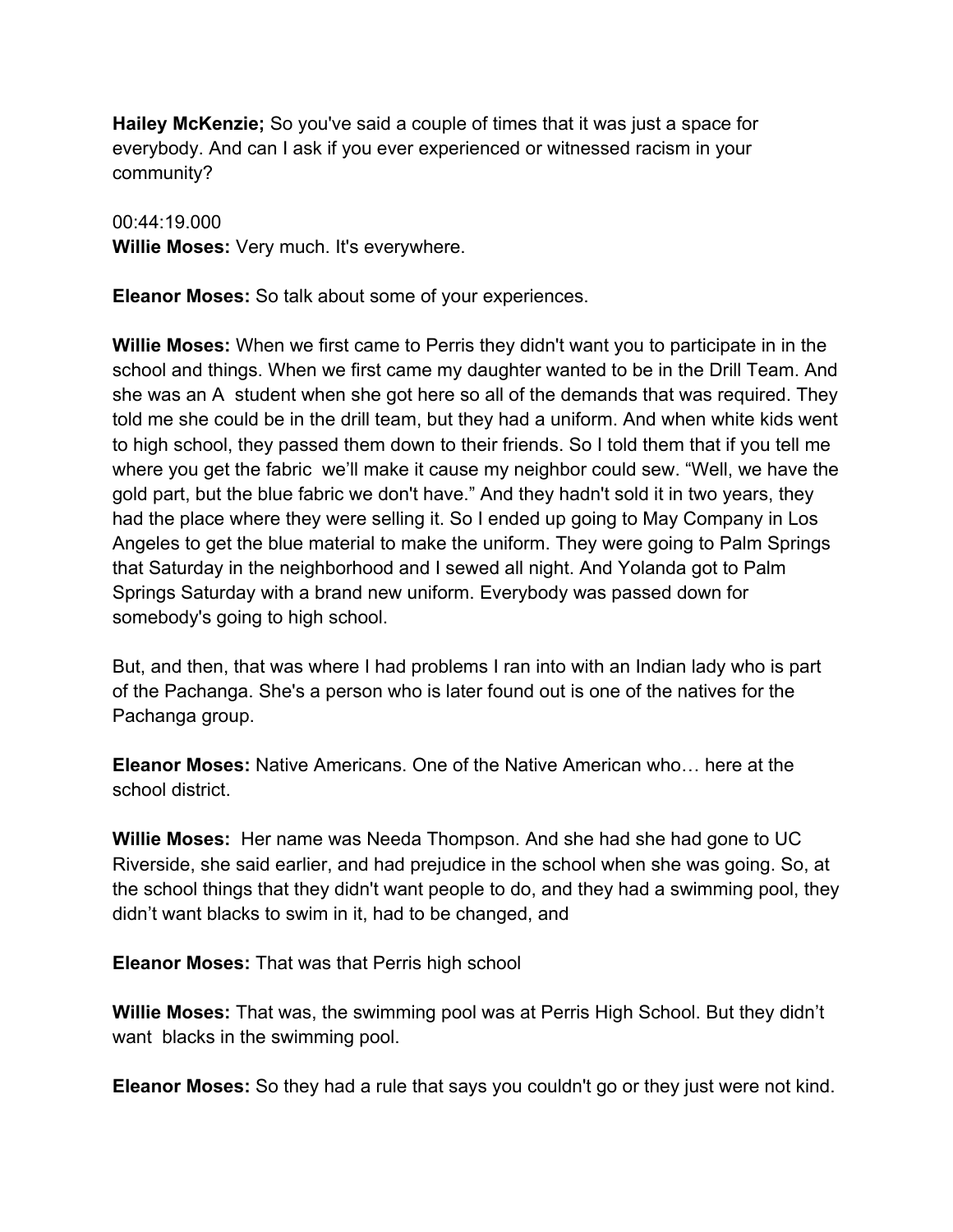**Willie Moses:** They were not nice when people went. They didn't want blacks in the swimming pool

**Eleanor Moses:** So do you want to talk about your work with the Human Relations Commission and how that was formed and what you did.

**Jennifer Tilton:** How did you make some of that change?

#### 00:48:29.000 -

**Willie Moses:** Well, we have to use skill, plan and work on projects to make things better, because we are paying taxes and that was some of my dealings with some of the issues that I participated in is because we all have to live together. And so we have to make the rules, where they fit everybody. So that's what you have to do.

**Eleanor Moses:** So what did you do with the Human Relations Commission, what did you guys do? What was the work that you did? What did the Human Relations Commission do?

**Willie Moses:** Yeah we'll try to work in groups?

**Eleanor Moses:** When was it formed, where the money come from. When did that happen when you're when you're working when was that?

00:49:39.000 **Willie Moses:** It came from UC Riverside

**Eleanor Moses:** It was funded

**Willie Moses:** I think the money came for the project to start the Human Relations Committee.

**Eleanor Moses:** And that was for Perris Valley.

**Willie Moses:** For Perris Valley. So everybody who wanted to participate joined in.

**Eleanor Moses:** when was that

**Willie Moses:** during the school years you - in the 50s 70,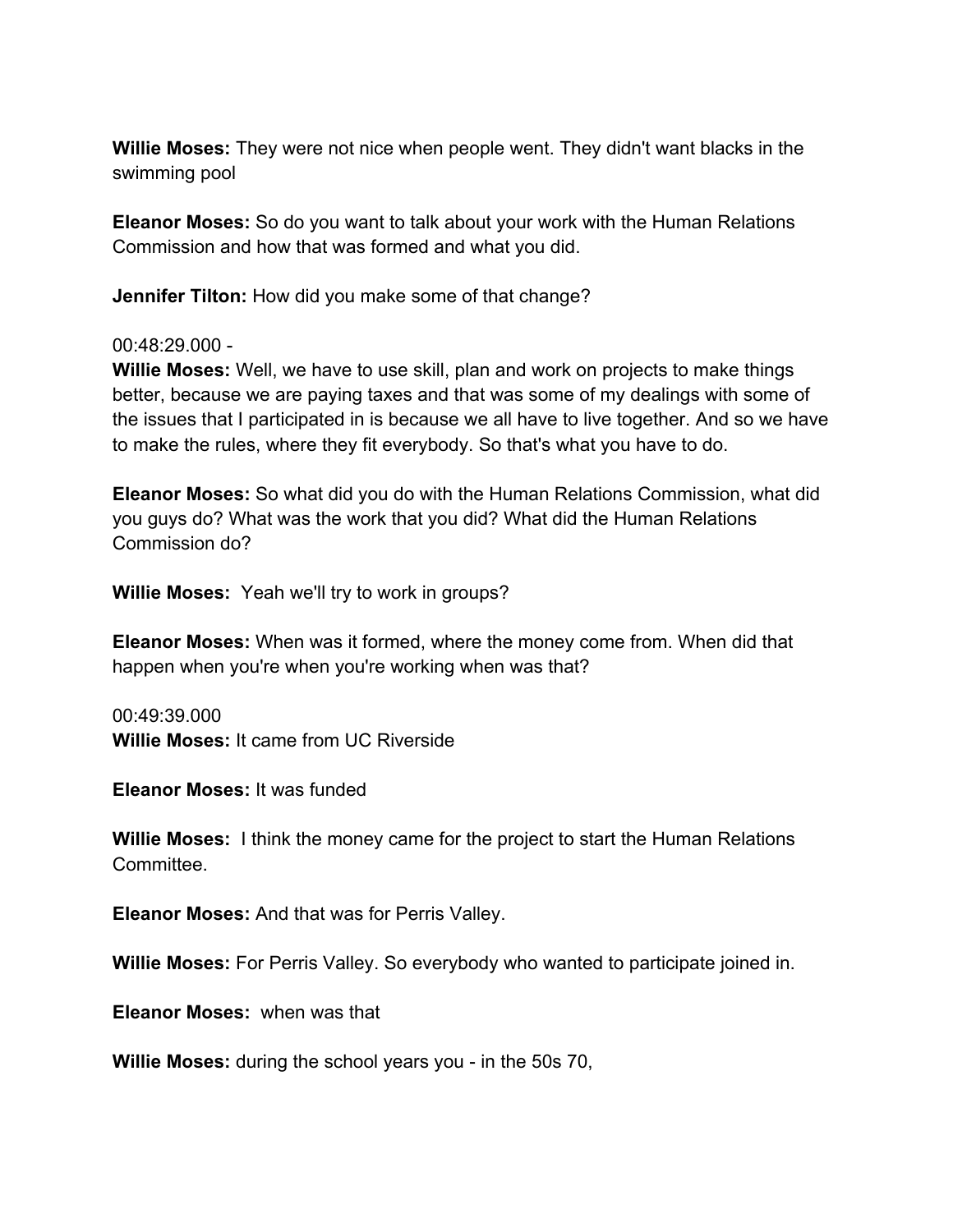**Eleanor Moses:** like in the 60s or 70s? Do you remember 60s maybe 70s,

**Willie Moses:** it was probably in the 60s. Because we was here in 57. So, It was probably in the early 60s and middle 60s,

**Eleanor Moses:** I think it was maybe middle to later because I remember, they had. I remember when, when we were in, I was in junior high school so that was the late 60s. The Human Relations Commission had diversity work groups in the schools and so they pulled because it was a very diverse community. We had a lot of farm workers. I think there's a significant Asian population. I know we had Japanese friends that were in the area. But we had small groups I remember in junior high school which I think was pretty unusual. And I think one of the things that has remained in Perris Valley because it's a small rural area with a kind of a farming culture is that people tend to depend on each other and. As an example, I was encouraging my mom to talk a little bit more about her union work when she worked for the school district. She was the job steward for the classified employees and so the janitors and food service workers and the clerical and that sort of thing, which was a diverse group, and those folks would depend on each other and my dad died in the late 60s and those those janitors that my mom worked with came over and you know we've got five acres and they helped keep the house up and we raised pigs and, you know, they would come and do repairs and, you know, have that sense of community from that that that union relationship was an important piece.

And so the the Riverside County, Moses Shaffer Community Center is named after my mom and John Schaffer who, You know was a conservative white man very religious. But they had been union partners, and they took over and helped run that center when the county didn't have money, and they ran it in retirement for almost 15 years, they would rent it out and you know send the money to the county to county didn't have staff to run it and do the upkeep and that sort of thing and were instrumental actually in helping get the money for it because part of that community center is a fire station, which we didn't have fire services out here so they were instrumental in helping to get that center built. And then when there wasn't money for staff help to run it but those relationships are something that I think it's very unique about this area is that even though you have folks that have different political ideologies, they're still able to work together and going into the beauty shop in Perris is an example of that.

I've gone into the beauty shop with my mom in Perris where you know you have a Hispanic a Japanese a couple of white, black beautician all in the same shop and they have different clientele that are all coming into the same shop, and that's just always been the culture here is that people just make it work, regardless of ideology. And there's still a lot of conservative folks. We had when I was in high school I graduated in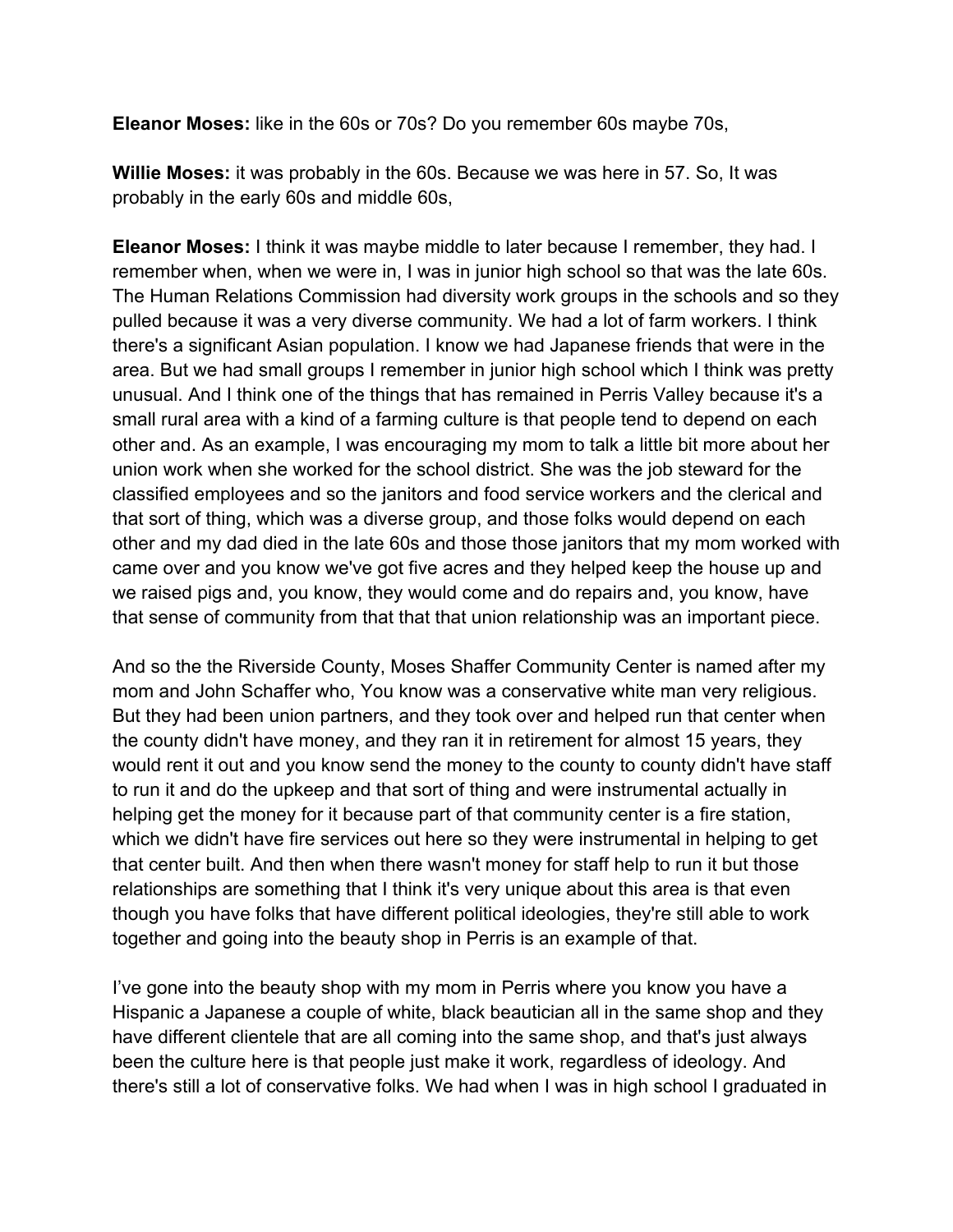74, we would have people that were coming from different communities in Nuevo or people that were from downtown and the folks from Nuevo were really conservative whites and I couldn't go home with my white friends in Nuevo but coming to school that mixing pot was really very interesting, and by the way the schools are really very poor. In Perris after well I think when my sisters went to high school and I'm, you know, nine, they were nine and 10 years older than I am. They were teaching the classics. And when I came into high school in the early 70s. My mom was coming to school with me all the time complaining about the lack of quality. I couldn't get a good English class as an example. And so early on the quality of education seemed to be much better than it was in later years, and I think that Perris suffered from poor schooling and I don't know if it had anything to do with the demographic change or not. But the quality did change over time for the worse.

**Jennifer Tilton:** Very interesting. I guess you talked a little bit about kind of businesses and and downtown Perris. Do you have memories of sort of the growing black community and growing business owners were there were there black businesses in either the Valleys or in downtown Perris in the 60s 70s that you remember

**Willie Moses:** Black business?

**Jennifer Tilton:** Business owners?

00:56:08.000 **Eleanor Moses:** Dr Ultimus.

**Willie Moses:** We had a black doctor,

**Eleanor Moses:** Dr. Ultimus, they were good friends. What about the Neals, the Neals were very impressive family.. Remember the Neals?

**Willie Moses:** What did they run?

**Eleanor Moses:** I don't know.

**Willie Moses:** Very few. We had a pharmacist. The doctor and the pharmacist. A shoe maker, I mean, You remember?

**Eleanor Moses:** Oh yeah I remember him. I wouldn't speak highly of him.

**Willie Moses:** Oh no, but they had a business!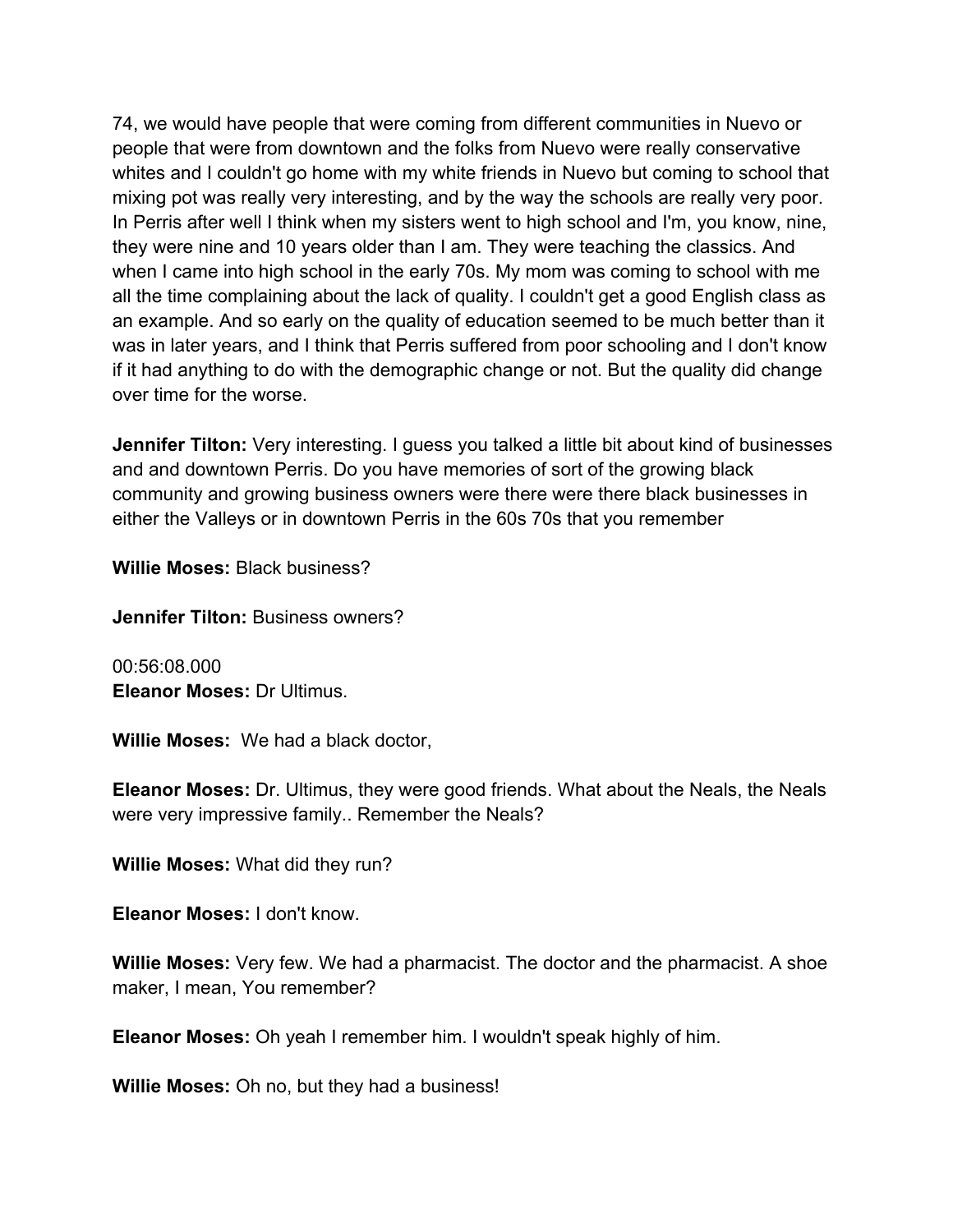# **Eleanor Moses:** Yeah that's true.

**Willie Moses:** And then we had, like, Black, we have beauty shops. They have one or two with black and everybody else could go to, to the same one, but they have different operators. But now it's big enough to have separate.

**Eleanor Moses:** Well, there were there were. She had a friend Gorge Neals, who lived here in Good Hope, and she had a beauty, beauty shop, out of her house. She was up in the Gavelin Hills. Her husband was a musician and she was the hairdresser for Tina Turner when she lived in LA. And so she, she had, you know, quite a growing business, but she was one of those families that would come out a lot of times on the weekend and then eventually they moved out here full time but they were one of the few families to have a swimming pool, when we were growing up they had a really fancy house. And I'm trying to think who else I think the black beauty shops there were a couple of them in the in the in Meade Valley. And I know there was, there was a small store in Meade Valley off of Cahalko road that was black owned for really long time.

**Jennifer Tilton:** You don't remember who owned it though.

**Eleanor Moses:** I don't.

**Jennifer Tilton:** Yeah,

**Eleanor Moses:** we can look it up though.

**Jennifer Tilton:** Yeah, we might be able to find it. Partly part of the reason I'm asking is that we're, you know we're doing some earlier historical research. And, you know, we see some black families living in the area back in the 40s and even the, even in 1900. Not a lot but some. So we are trying to get a sense of what that community was like even earlier, that in fact there's the first guy, I mentioned him to you and Mrs Moses the other day but in an early black newspaper that was published in Redlands in 1900, there's a mention of Crawford Carter, who lived in Perris in 1905 and owned a big ranch there. So we don't know anything about him but there are these kind of little mentions of family names like Carter and Richardson and Banks and Porter. I don't know if you remember any of the early families who lived there, even before you remember any names of kind of old folks who were there before you guys got there or not so much.

**Willie Moses:** I don't know any. It was very few when we got here.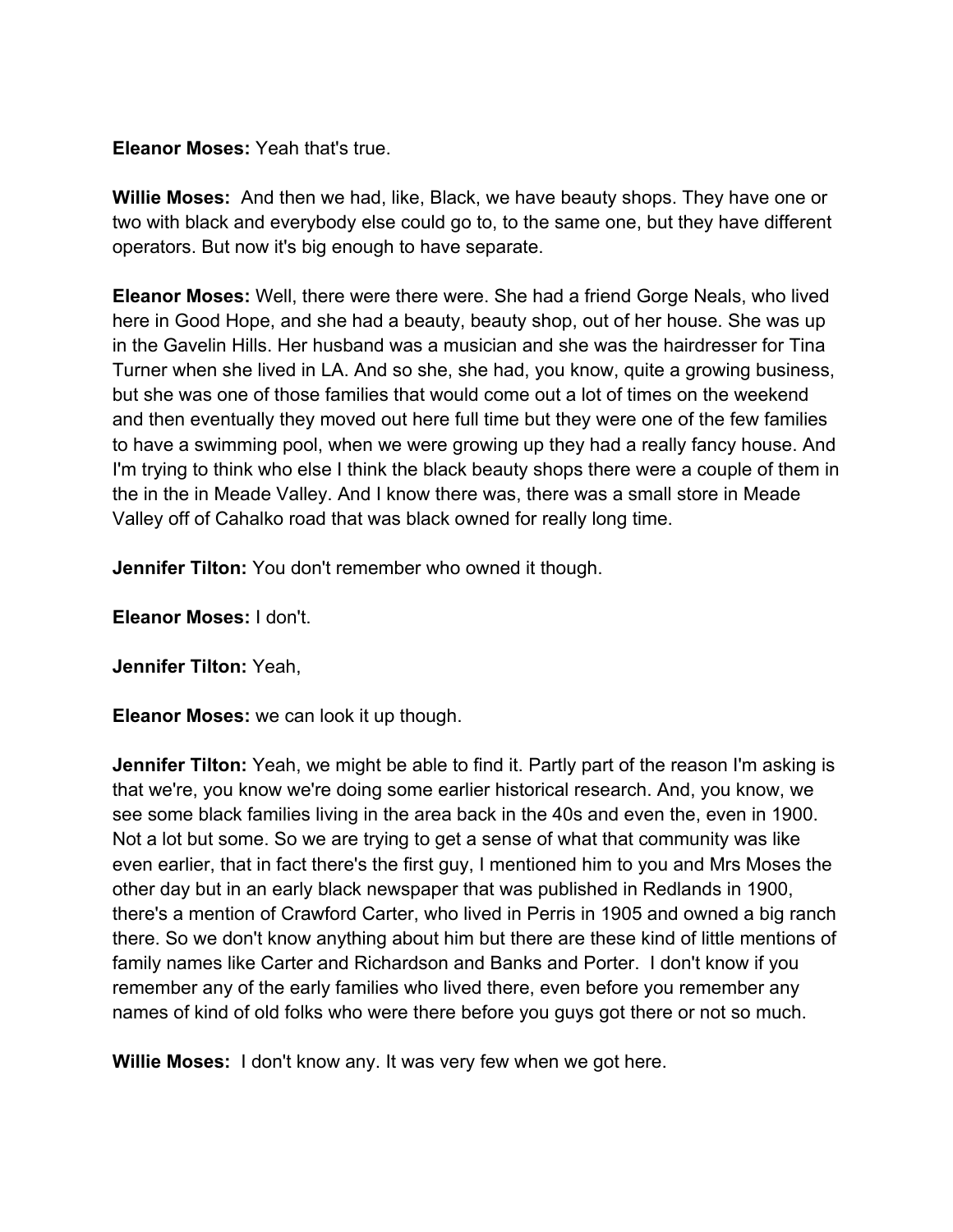**Eleanor Moses:** Do you remember who they were?

**Willie Moses:** The Neil's

**Eleanor Moses:** Were they here then?

**Willie Moses:** Gardeners, they were a big family, worked in the potato harvests,

**Eleanor Moses:** The Gardener's?

**Willie Moses:** Then with this the few blacks that was at school. You get to know the families. Not all at once. You know, as people, steady comin, then it grew, and you had more.

**Eleanor Moses:** Oh, there was a plumber. Smokey the plumber. That was a black business Smokey Townsend.

**Willie Moses:** Oh yeah.

**Eleanor Moses:** He was here a long time.

**Willie Moses:** Yeah. Townsend,

**Eleanor Moses:** Do you remember his first name. Yeah, his daughter, his daughter Lasena we stay in contact with but he was an old plumber, too. He was here early on I think.

**Jennifer Tilton:** One thing I, we kind of have been wondering about, were there a lot of people who also worked at March Air Force Base in the community? Was the Air Force Base a big part of community life in any way? It's not so far away but I don't know if it was if people who work there lived in the valley or mostly lived on base.

**Eleanor Moses:** Well it was very popular with single women, (laughing) including Mother had a long term boyfriend from March Air Force Base.

**Jennifer Tilton:** Do you remember what the base was like back then when you were dating him?

01:02:38.000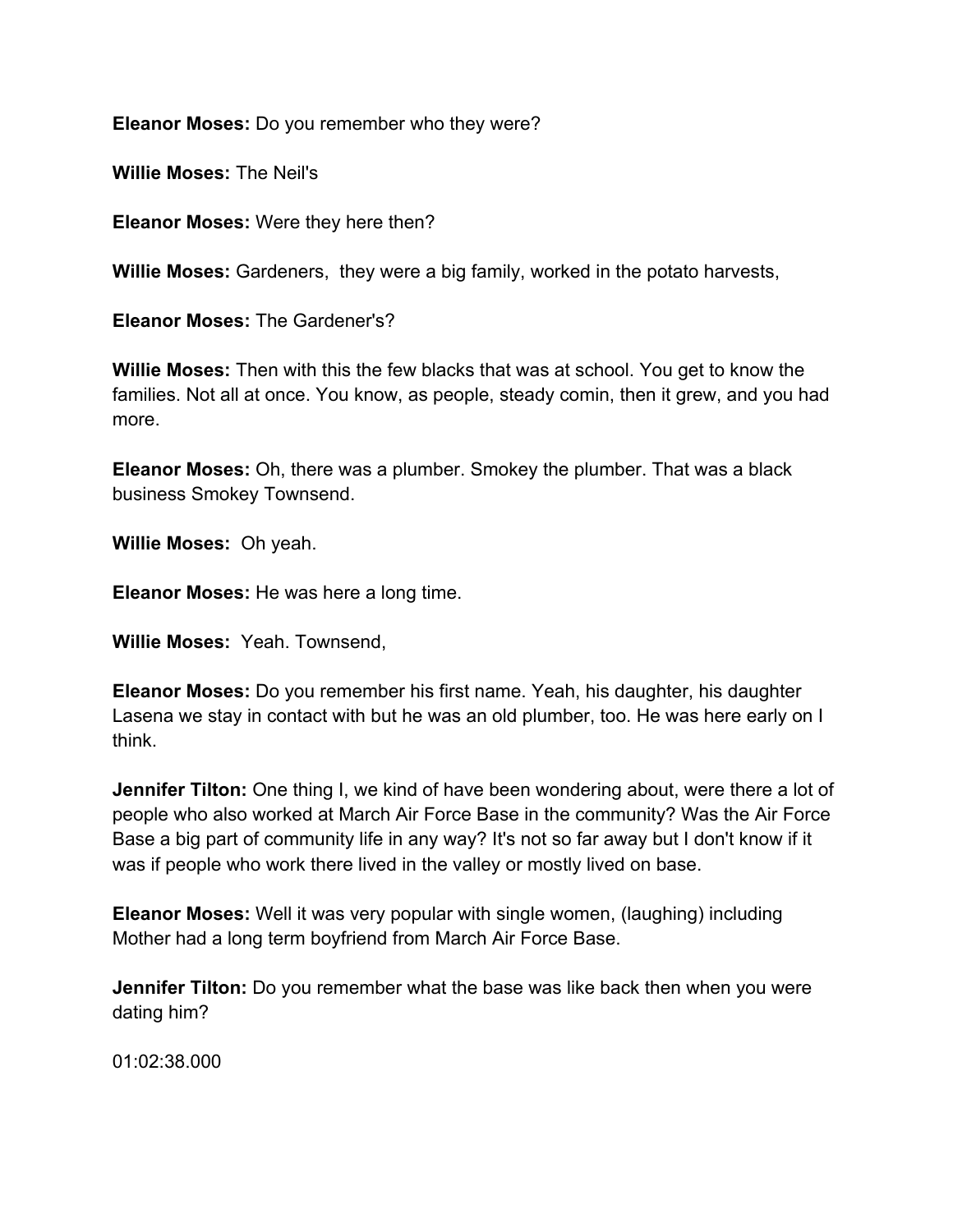**Willie Moses:** Oh, we had good times at happy hour and the NCO club. It was a decent place to go for recreation, you know.

**Eleanor Moses:** And you would have some of the, the young airman come for holidays.

**Willie Moses:** Yes, someone was, they were talking about. Mother used to have young men that didn't go home for holidays and stuff. We always had a lot of people, because I was in food service. So I knew how to cook for crowds. And we'd always have a lot of people, and they really enjoyed it. Because, you know, young and away from home. And we have holidays and all and we would just invite young people over and they were happy to come because they're very gentleman like, and all.

# 01:04:00.000

**Eleanor Moses:** So we have that we have a really large old house and my dad built a family room at the back of the house which was Party Central. My two older sisters Gwen and Yolanda were dating in the era of chaperones. And so, he felt like with four girls that he wanted to know where we were, and so a lot of folks socialized here in in the big family room. And then as they grew up and moved on you know the holidays and parties and that continue again, like she said she would have, you know, you know, to to have 5,6,7 airman, you know that would come for the holidays, and that were friends of people that she knew or the guy that she dated. And they'd come out on weekends just like our family. We had a lot of family that would come from LA on the weekends and stay at our house. And so all of that continued for a long time and then my folks would do big holiday parties and so they just have a very diverse group of people that were here, you know socializing all the time so it was very lively at one point.

And it was it was interesting in the black community some of our neighbors were really super religious. And so my mom for her era was a very outspoken woman, and she wore mini skirts and, you know, was very vocal politically. And some of my, my friends that had really religious parents had a hard time dealing with her, her personality. She's a she's an outlier for her for her generation, and, and then just you know drinking and partying and having a good time, and it was all healthy It was no overkill but there is a, you know, a very traditional religious black community that has kind of some rigid mores about what's acceptable behavior.

**Hailey McKenzie:** Were you guys members of a local church there?

01:06:29.000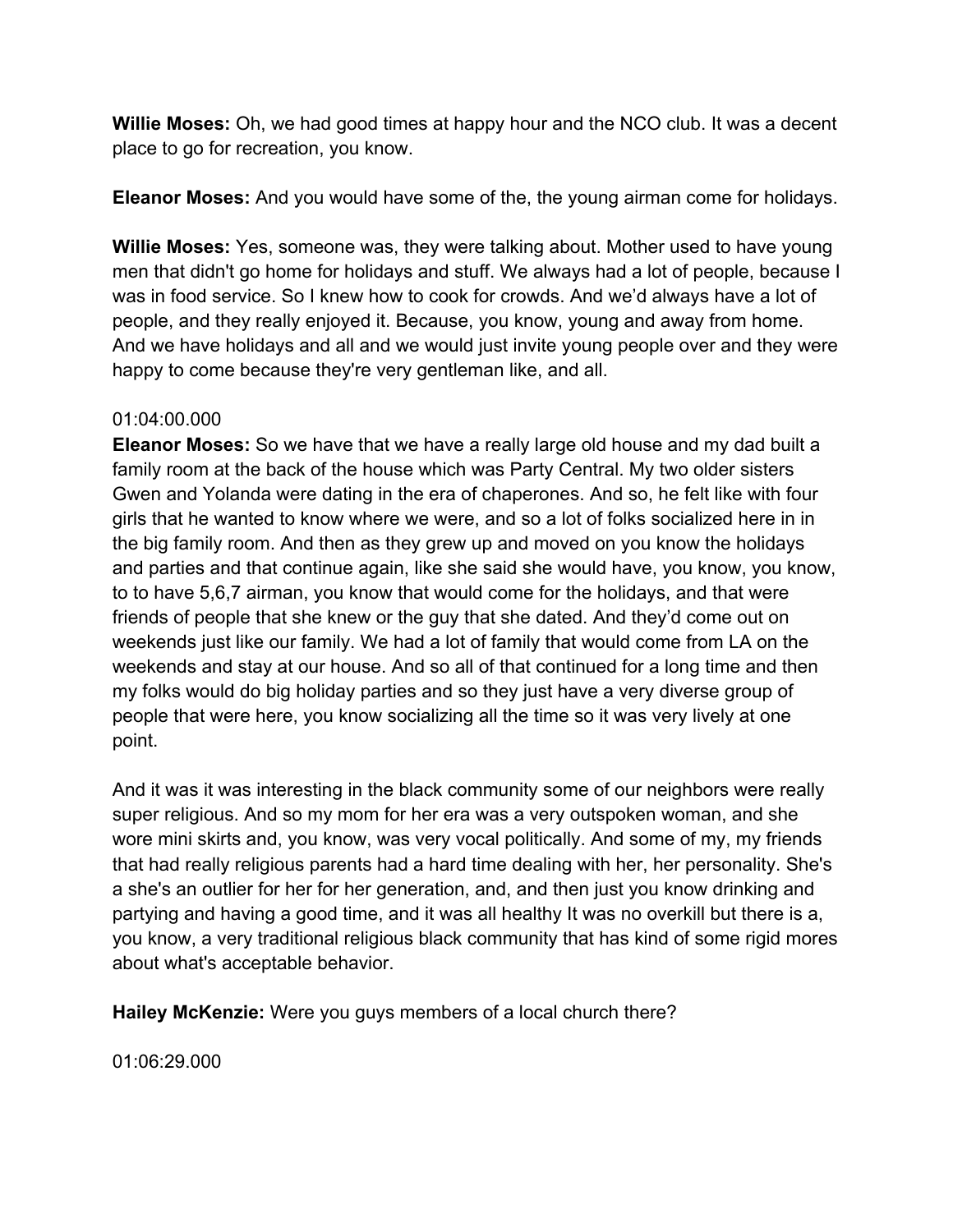**Willie Moses:** Yes. I went to Bethel AME for 60 years. I had a friend that just passed was 109. And we had been friends, all of those years.

**Eleanor Moses:** Sarah Ellen Ursure

**Willie Moses:** Sarah Ellen and she just passed away last month. There's one of the churches and First Baptist, is downtown Perris. Those are two outstanding names I know of and there's other storefront, churches.

**Eleanor Moses:** But you were you were involved with the Bethel AME

**Willie Moses:** But, yes, I was at Bethel AME church.

**Jennifer Tilton:** And where is that church? Where is Bethel AME?

**Willie Moses:** In Good Hope.

**Jennifer Tilton:** Okay. Okay. Do you know kind of when it was started and can you tell us a little bit about what it was like when you first moved to the area.

**Willie Moses:** It was

**Eleanor Moses:** downtown Perris wasn't it wasn't downtown Perris.

**Willie Moses:** No, it was someone donated the land, one of the realtors gave him the land and it was started in 46 because that's the year my daughter, my oldest daughter was born. And that's how I always remember when we have anniversaries, you know, what year it was because. It was donated land and the barracks from March, Air Force Base, somebody was. It was donated, and then they moved it on to the space for the church and the realtor, Upton was the realtor, Caucasian, and he donated a spot of land. And that was the church.

**Jennifer Tilton:** And what drew you to that church, why did you decide to be a member of that church what was what was special about it for you.

**Willie Moses:** Well, it was a black church, African American, and it was just.

**Eleanor Moses:** You belonged to an AME.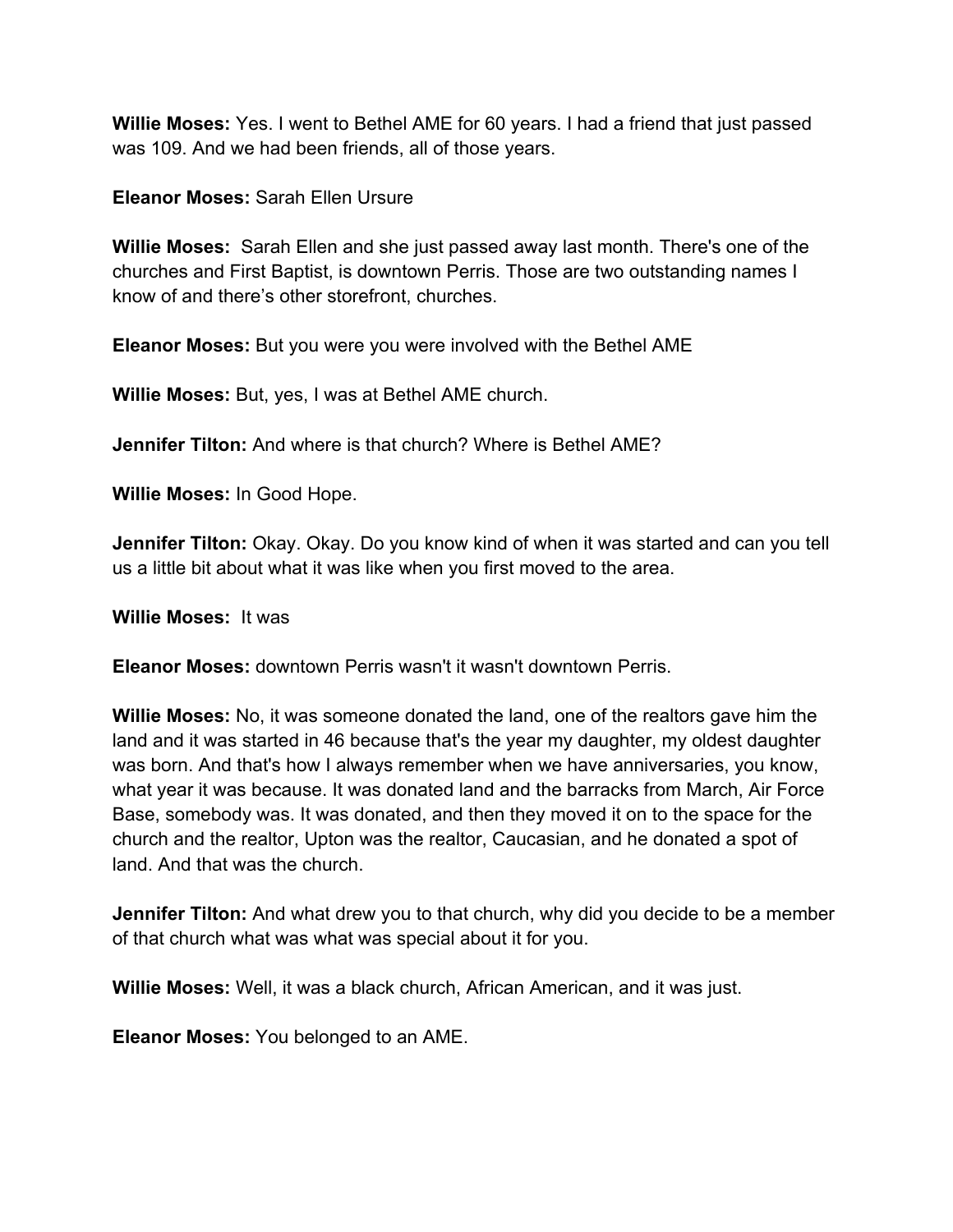**Willie Moses:** I belonged to a CME Methodist in LA, and when I moved out here, it was no other CME. So then I just joined the African American, and it was family and friends. Everybody knew everybody and for years, it was that way. In later years a lot of people died off, and so it's not as big as it was. But during that time, it was one of the few places you could socialize and mingle and do things.

**Eleanor Moses:** Well AME church has also been historically more socially active in terms of you know political involvement and, and they don't mind if you have a beer at your social event. Yeah, little more action oriented.

**Willie Moses:** They were social.

# 01:10:54.000

**Jennifer Tilton:** What were some of the social kinds of events they would have in their kind of social or political events they would have in the 50s and 60s that you remember.

**Willie Moses:** Well, we did a lot of voting and registering voters and doing things like that to bring people together. When it was something we were working on, the church participated in it because they believed in working with everything to make things better. And being a kind of new environment everything was needed. So you could always find something that needed working on or with. And that's how we accomplished a lot of things that other people didn't have is because we would work together through the church.

**Hailey McKenzie:** Is the church still in the same location today as it was.

**Willie Moses:** Yes, it is.

**Jennifer Tilton:** But does it have a new building or is it still in the march Air Force building that's a pretty cool story

**Eleanor Moses:** It's a new building, they'd built that church and the parsonage.

**Willie Moses:** and they have a parsonage too to go with the church. It's a house it's a three bedroom house. We had a mini fish fryer raising money. I know that. But a lot of the older folks have gone on so, new members.

**Hailey McKenzie:** So, can I ask a little bit about the civil rights movement, and any memories you have from that time and if that changed things in your community at all.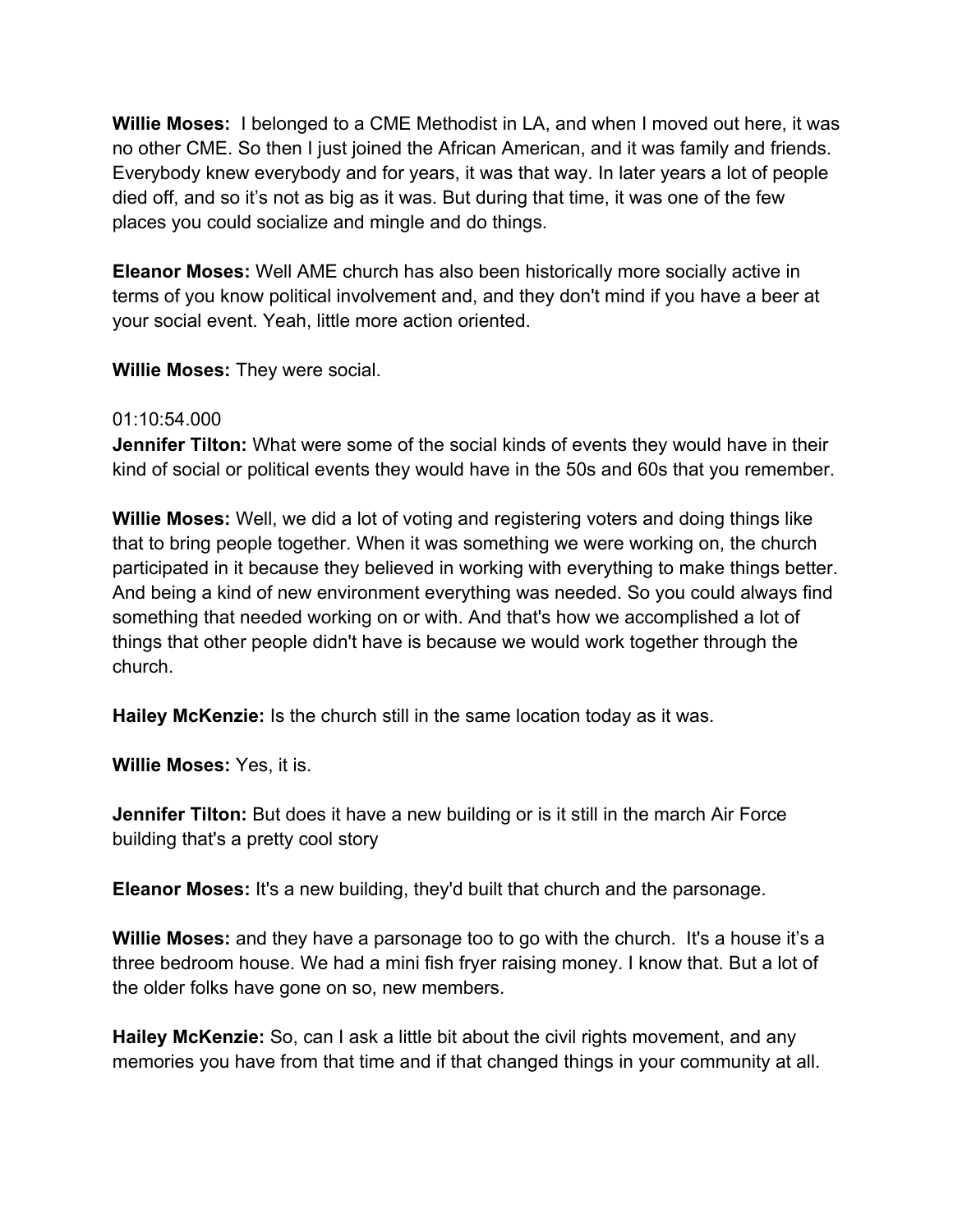#### 01:13:35.000

**Willie Moses:** There were riots. Well, we're always working on something with the civil rights. That's how a lot of black communities get anything done is through civil rights.

**Eleanor Moses:** Do you remember any events or?

**Willie Moses:** Well the human relations. That was a grant from UC Riverside I think. I'm thinking about the leader, I think he was from UCR.

**Eleanor Moses:** Who was that?

**Willie Moses:** Fred. I don't remember his last name but I know his first name was Fred.

**Eleanor Moses:** So what kinds of things that Human Relations Commission do to towards equality.

**Willie Moses:** They were always working on school and things like that where they needed help, because all the schools weren't, schools weren't always nice.

**Eleanor Moses:** But I think one of the things with the Human Relations Commission is that it was you know they had encountered groups that were diverse and so there were whites that really didn't understand what was going on. And, you know, they had a lot of really candid conversations and did retreats in the community with a diverse group and I, I think it would be interesting to look that up because I think it did kind of change the trajectory of things in the community, in terms of having deep dialogue to kind of work through and educate folks that didn't understand the impact of racism on people of color, at that time, and I think it was really rich work that happened. And when I talked to people you know, in an urban area about some of the encounter groups that we had in, when I was in junior high school which really helped to make me a more socially conscious person, to really think about the impact that you have on other people and how other people think differently and listening and understanding other people's culture, you know, we were doing that work. Because of the Human Relations Commission back in the late 60s early 70s in Perris, and I think it was really a valuable piece of work, and I know that we would organize politically. I can't, I was too young to remember but I remember going into political offices with Clarence Muse and my mom and organizing people to vote but also to do rallies and that sort of thing too. So I don't know are you remembering any of that work that you did? Civil rights work that you did rallies or marches or anything like that in Perris, political rallies.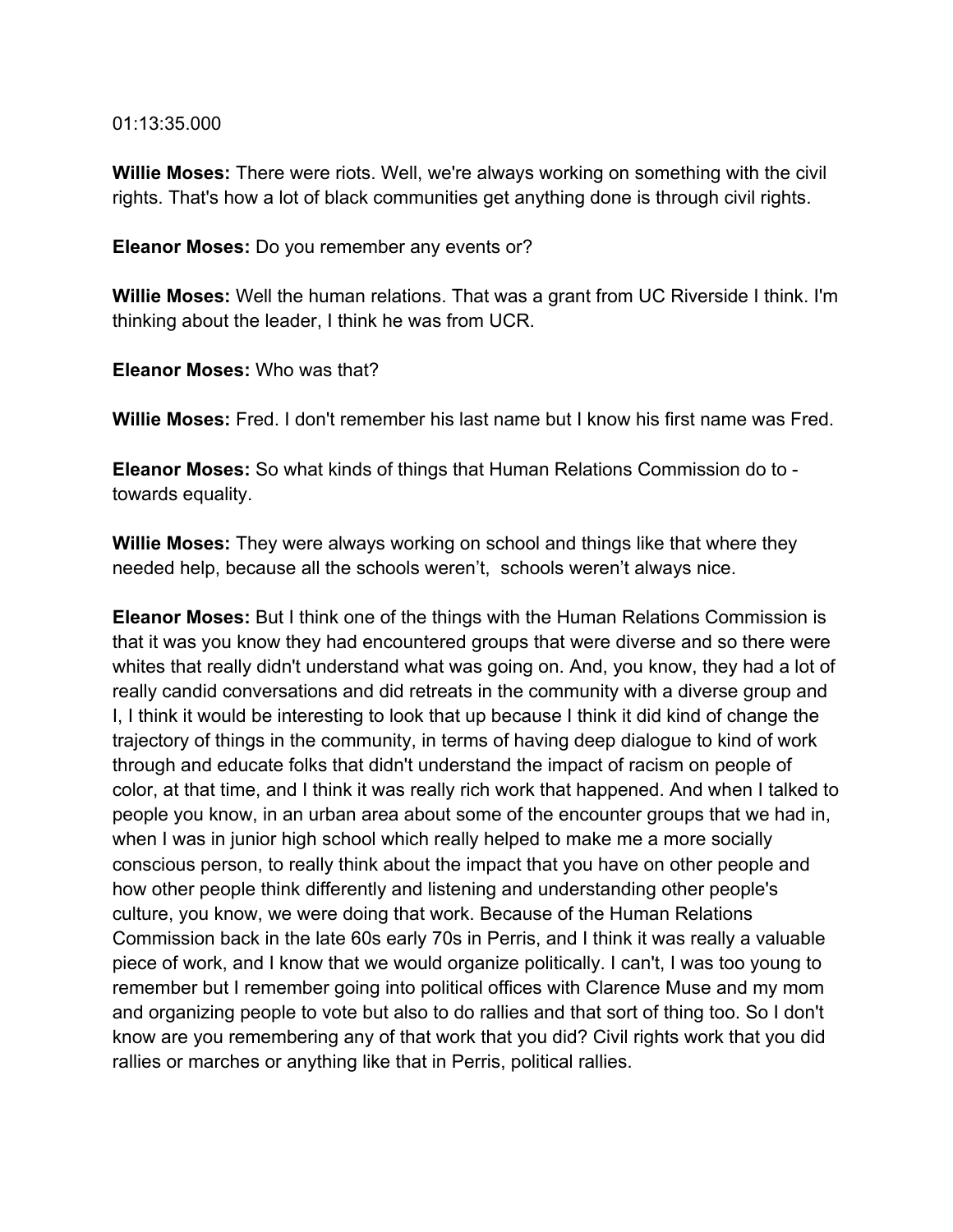#### 01:17:19.000

**Willie Moses:** We'd have rallies to talk about diversity and all. And we have mixed groups. because some of the people still learned nothing because they weren't successful, but they didn't really want to learn. But some of the people were anxious and really worked hard at understanding. Because we were at UC Riverside, with a meeting with the seniors, and a lady said to me, the guy said. It's not enough minorities in this program. it should be more minorities in it." And this lady says to me, "I don't know a thing about that, do you Willie?" I said, "Yes 65 years of it, racism. Now, anything you have you want to know about racism. I have an answer, cause I've had 65 years of it." And she was a leader in an organization. She didn't want to learn nothing.

**Eleanor Moses:** So, you know, my experience is that there are a lot of clueless people that you've worked with over the years here in the valley. So how do you, how have you kind of maintained your persistence on working through relationships and bringing people along without getting bitter.

#### 01:19:33.000

**Willie Moses:** I'm like my mother. I'm an observer. I listen to things. And I hear 'em through.

And with the wisdom and knowledge I have accumulated, I say what I mean. And I mean what I say. I don't be quiet, to make somebody else feel good. Cause I'm who I am. And I think if you be honest, in what you're doing from the beginning, then you don't have to have no upset.

**Eleanor Moses:** So talk about some of the relationships that you've developed with the county supervisors and some of the people in leadership in Riverside County, why do you think that they come to you for advice about what's going on in the community.

# 01:20:44.000

**Willie Moses:** Well, I think I'm gonna be honest, which I am, and always believe in being fair and listen to the other side and then come to your own conclusion, I don't have to think like you, because you say so cause I have a mind of my own. But I'm always truthful and honest. And that'll pay off everyday. I was teaching Peyton that when she was here. Yeah, I was talking to my 10 year old niece and I was telling her things I don't think she was getting at home. And I was telling her, as you always be honest and fair, and it pays off in the end. Cause, you don't have to go back and try to clean up something that you've done without listening and hearing things completely through, and then make a decision. That's my motto.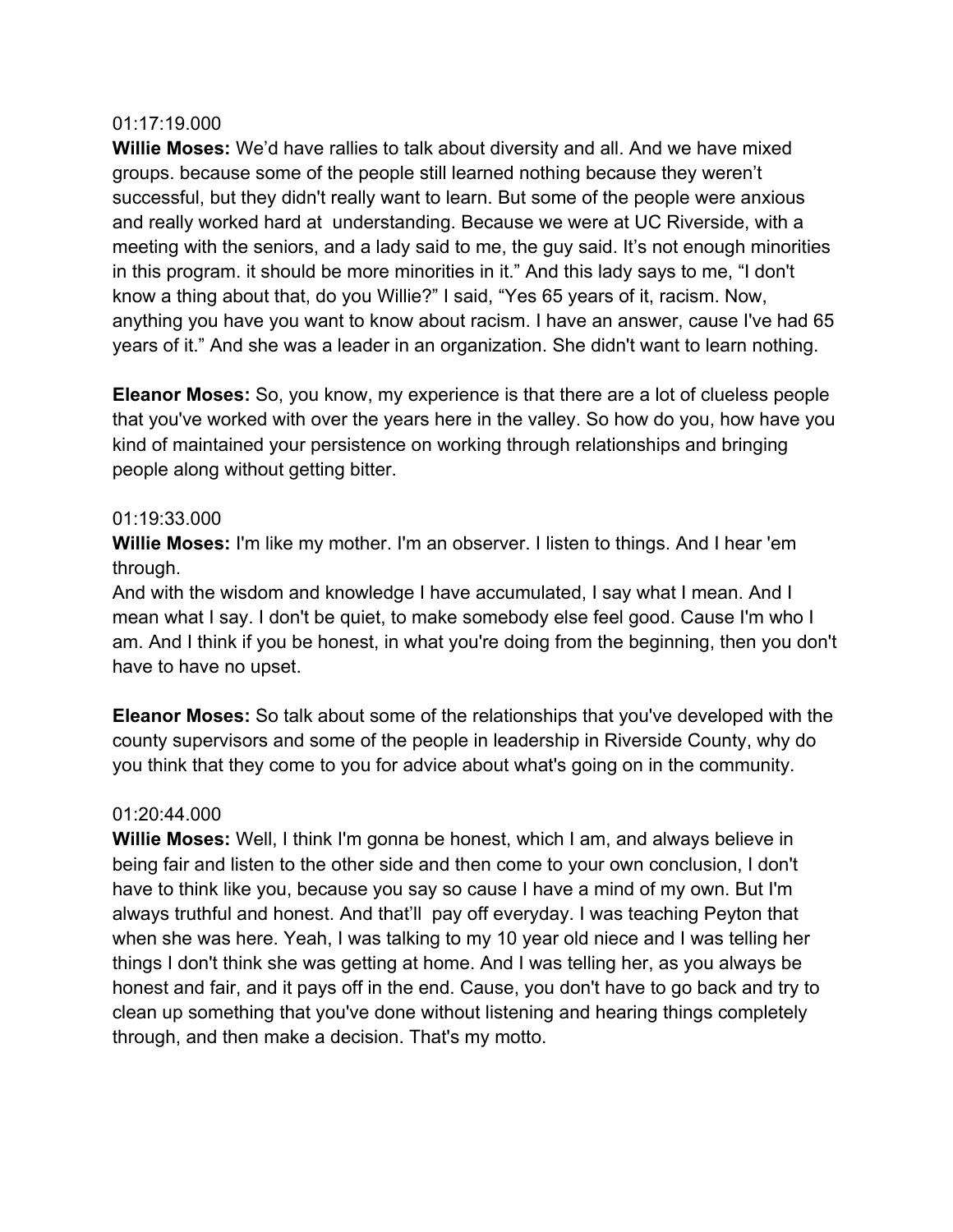**Hailey McKenzie:** Well, I personally have one last question for you. I would love to know how you've seen racism change throughout your lifetime up to the present day.

**Willie Moses:** I didn't hear

**Eleanor Moses:** How you've seen racism change in your lifetime, up to the present day? How has it changed how has racism changed it through your lifetime from Louisiana maybe some of the early relationships to now?

01:23:01.000

**Willie Moses:** Some changes, but it's not as many as could be.

**Eleanor Moses:** For you, talk about in your lifetime, what have you seen?

**Willie Moses:** Oh, I've seen during World War II, I had a classmate went to Officer's Candidate School and came home on furlough, and they made him get off the sidewalk. And when people are talking about race

**Eleanor Moses:** Was that in the south, was that in the south?

**Willie Moses:** in Louisiana. And so many places that I've been, insulted right to my face. People don't care what they say to you and think you should accept it. But like I said, I always try to be fair and honest.

**Eleanor Moses:** So what's changed. So when people were not respectful, was that in the past, how are things different now?

**Willie Moses:** Some places haven't changed. And I think it's gonna be some time before they do change because people don't want to change. You see the things going on right now. And people know better. But they don't, they don't mind insulting you and thinking you should have to accept it. So some change has been made, but a lot of things haven't changed one inch. It's just where you find it.

**Jennifer Tilton:** Can I ask a follow up question in some ways for the younger generation younger than me. What would you want to tell the younger generation, about how to approach, continuing to struggle for racial justice, or to overcome racism? What messages would you want to leave a younger generation after you?

01:25:52.000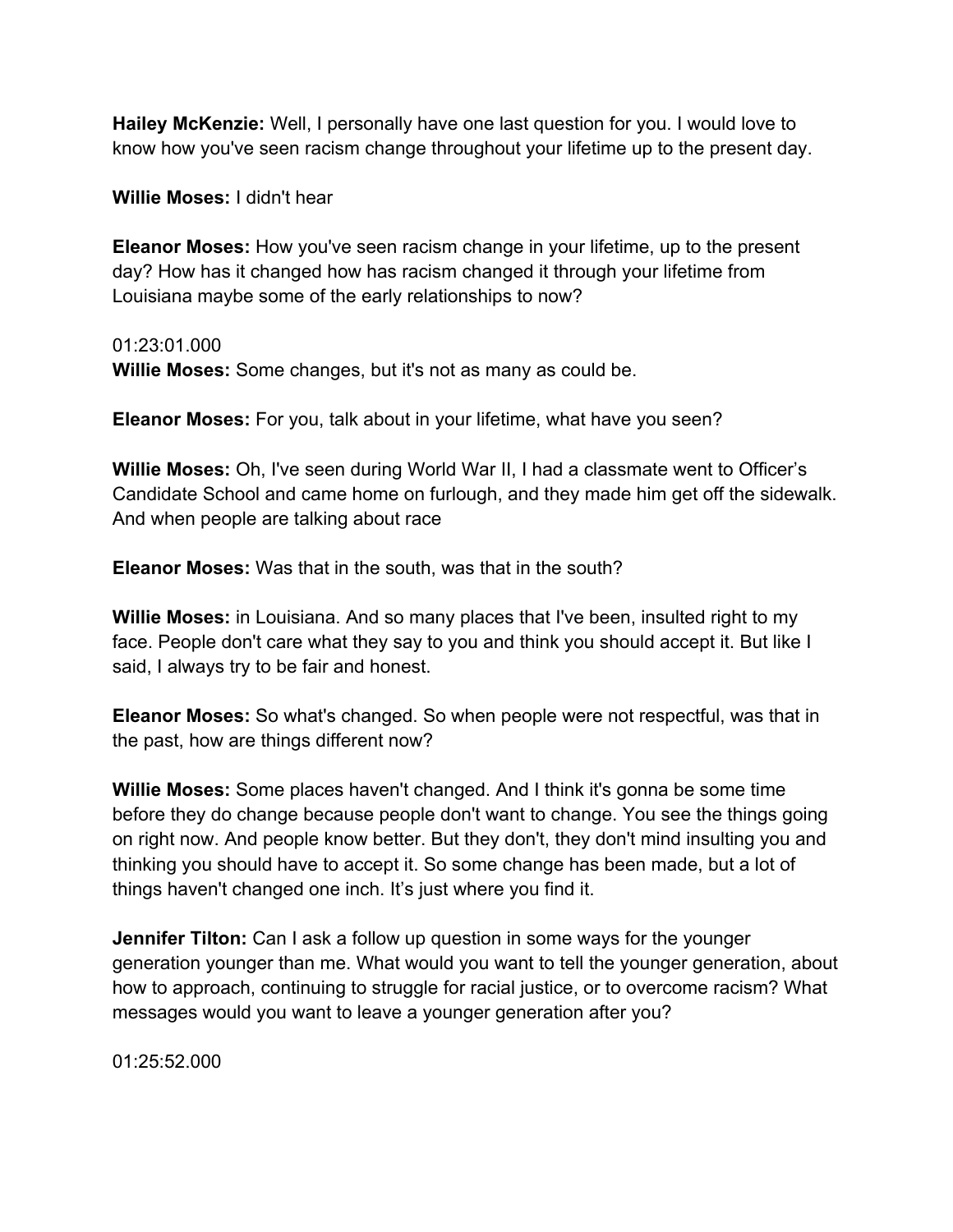**Willie Moses:** I think one should be themselves at all times. And I think that a situation come up and you review it and give it honest thought and everything. And don't do something to make somebody else feel good that makes you uncomfortable. I don't think I owe anyone that. I think I should weigh the situation and give it thought and then make my own decision being honest and just.

**Eleanor Moses:** And the road less traveled, the road less traveled the road less traveled,

**Willie Moses:** Yeah. When my niece came to Perris, from LA and the principal and vice principal agreed that she was only 14 she was coming from Los Angeles, but she had been involved in a high school. And they said if she could maintain her grade and all. And in two years at the high school when she graduated she gave the speech, "The road less traveled." And some of the older people in the school just sent the nicest notes and how proud they were of that speech. And it made me feel good because I told them I taught you everything I know, now go for it. Be sure you do the best you can. Whatever you do, and she did.

**Eleanor Moses:** The road less traveled the road less. That house by this side of the road.

**Willie Moses:** Oh, and when I was 15 years old. Ha, a hundred years ago. I won the speech contest in a classroom. We had a small school and some classrooms was used for study rooms, and I was listening to some older students studying for a speech contest. "Let me a live in the house by the side of the road and be a friend to man. And I learned it by just listening to it from other people. And I won the contest. It was good for me because it was part of my highway to life. Let me live in a house by the side of the road, and be a friend to man. And I think if you have some good - I think it made me a better person from that. And I still say, let me live in the house by the side of the road and be a friend to man. Not a good highway, not a bad highway, to follow. If you have heart.

**Jennifer Tilton:** That's a wonderful thing to live by. And maybe a decent time to end because we've been talking for a good long while. So maybe thank you so much for sharing some of your stories with us and we will be in touch and share the transcript with you, as we finish it, and see if we have any follow up questions to ask.

**Hailey McKenzie:** Thank you so much. This was lovely

**Jennifer Tilton:** It was really great.